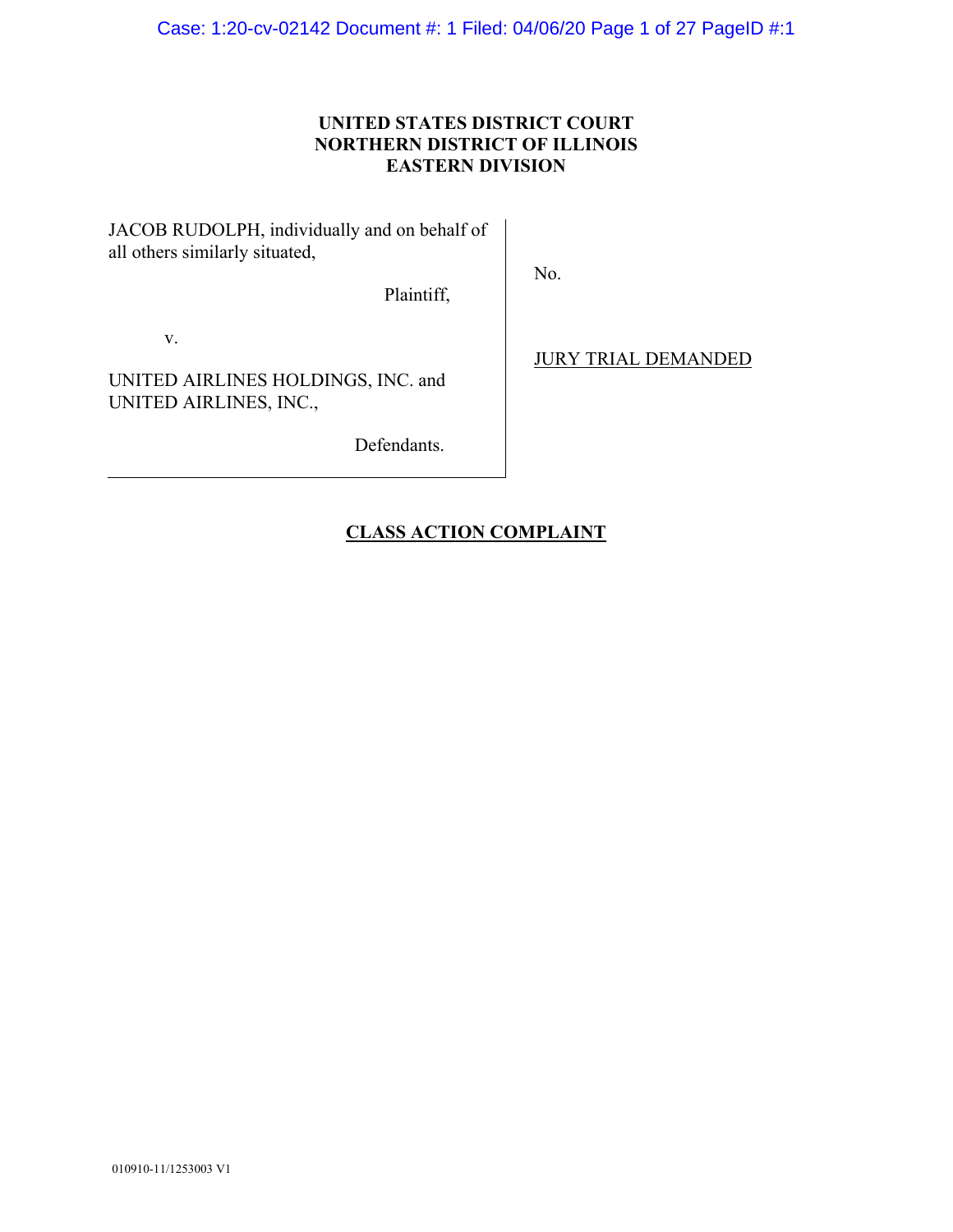# **TABLE OF CONTENTS**

# Page

| $\mathbf{I}$ .                                                 |             |                                                                      |  |  |  |  |  |  |
|----------------------------------------------------------------|-------------|----------------------------------------------------------------------|--|--|--|--|--|--|
| II.                                                            |             |                                                                      |  |  |  |  |  |  |
| III.                                                           |             |                                                                      |  |  |  |  |  |  |
| IV.                                                            |             |                                                                      |  |  |  |  |  |  |
|                                                                | A.          |                                                                      |  |  |  |  |  |  |
|                                                                | <b>B.</b>   | The Novel Coronavirus Shutdowns And United's Resulting               |  |  |  |  |  |  |
|                                                                | $C_{\cdot}$ |                                                                      |  |  |  |  |  |  |
|                                                                | D.          | Consumer Complaints Regarding United's Refusal To Provide Passengers |  |  |  |  |  |  |
| V.                                                             |             |                                                                      |  |  |  |  |  |  |
| VI.                                                            |             |                                                                      |  |  |  |  |  |  |
| COUNT I VIOLATION OF THE ILLINOIS CONSUMER FRAUD AND DECEPTIVE |             |                                                                      |  |  |  |  |  |  |
| COUNT II ALTERNATIVE COUNT FOR VIOLATIONS OF STATE CONSUMER    |             |                                                                      |  |  |  |  |  |  |
|                                                                |             |                                                                      |  |  |  |  |  |  |
|                                                                |             |                                                                      |  |  |  |  |  |  |
|                                                                |             |                                                                      |  |  |  |  |  |  |
|                                                                |             |                                                                      |  |  |  |  |  |  |
|                                                                |             |                                                                      |  |  |  |  |  |  |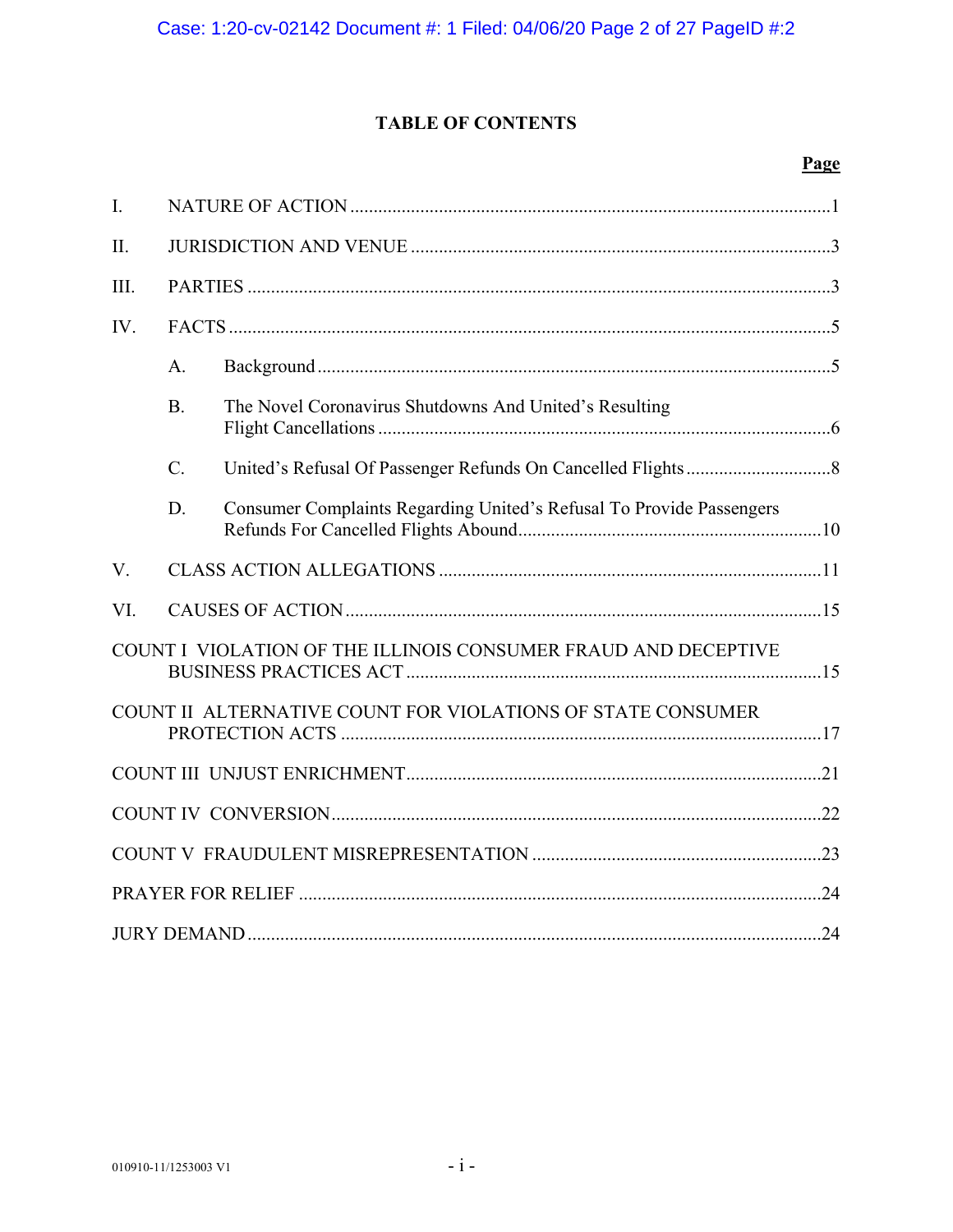#### Case: 1:20-cv-02142 Document #: 1 Filed: 04/06/20 Page 3 of 27 PageID #:3

Plaintiff, JACOB RUDOLPH, individually and on behalf of all others similarly situated, for his Class Action Complaint against Defendants UNITED AIRLINES HOLDINGS, INC. and UNITED AIRLINES, INC. (collectively "United"), based upon personal knowledge as to his own actions and based upon the investigation of counsel regarding all other matters, complains as follows:

# **I. NATURE OF ACTION**

1. This Class Action Complaint comes during a time of unprecedented hardship for so many Americans, with each day bringing different news regarding the novel coronavirus COVID-19.<sup>1</sup> Social distancing, sheltering-in-place, and efforts to 'flatten the curve' have separated loved ones from their relatives, workers from their co-workers, and further isolated those already in or at risk of further isolation. It has decimated nationwide employment. Nearly 9 in 10 Americans are now subject to a travel restriction, all to protect the health and welfare of the nation during this public health emergency.

2. The separation caused by COVID-19 and related protective efforts has particularly impacted travel, including air travel. Opportunity and ability to travel is flat-out eliminated for many Americans, both financially and physically. A trip to the grocery store or pharmacy has been deemed a necessity and permitted; a spring break trip with family or travel for a business meeting, is not.

 $\overline{\phantom{0}}$ <sup>1</sup> Plaintiff and Plaintiff's counsel are mindful of the severe impact of the coronavirus on all aspects of society. In particular, they are aware of the burden this crisis places on small businesses and larger corporations alike, as well as the drain it imposes on scarce judicial resources. Plaintiff is compelled, however, to file now to preserve his rights and those of the proposed class. To minimize the burden on the Court and to reasonably accommodate Defendants, Plaintiff will work with Defendants to reach an agreeable schedule for their response to this Class Action Complaint.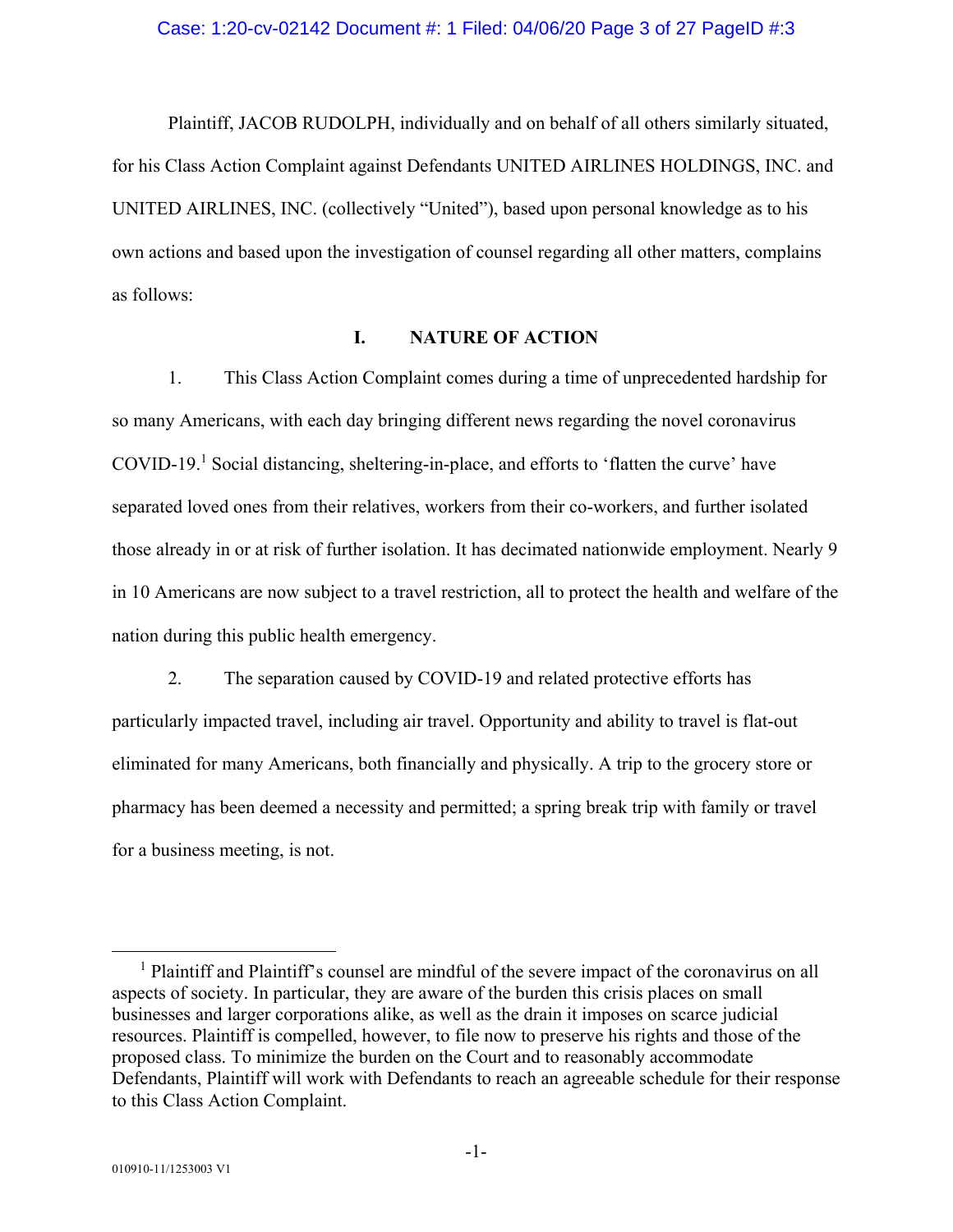#### Case: 1:20-cv-02142 Document #: 1 Filed: 04/06/20 Page 4 of 27 PageID #:4

3. As a result, United has slashed its flight schedules, resulting in thousands of flight cancellations for thousands more passengers. But such passengers face additional hardship if they booked their flights with United. To add to the difficulties such passengers already face, United refuses to issue monetary refunds to passengers with canceled flights. It does so even though all airline passengers are entitled to a refund if the airline cancels a flight, regardless of the reason the airline cancels the flight. Instead, United represents it will only rebook and/or provide travel vouchers, which expire in one year from the original ticket date.

4. The need for monetary refunds over travel vouchers is pressing now. Travel vouchers provide little security in this public crisis, particularly where many individual Americans need money now to pay for basics like food and rent, not restrictive, temporary credits towards future travel.

5. Reflecting the need to provide individuals with such assistance, the Coronavirus Aid, Relief, and Economic Security Act ("CARES") is set to provide a bailout to the airlines, providing them about \$58 billion in aid. But despite the faucet of taxpayer money that will flow its way, United refuses to comply with the law or operate in the interests of its customers.

6. United's actions have financially damaged Plaintiff and the Class Members. Plaintiff requested a refund for three tickets on a cancelled flight and was entitled to a refund. But like so many other passengers, United denied that request. United has engaged in unfair and deceptive conduct through its policy to refuse refunds, limiting and forcing customers into a rebooked flight or travel voucher instead of returning their money. As a result, Plaintiff brings this action because Plaintiff and the Class Members did not receive refunds for United cancelled flights, lost the benefit of their bargain and/or suffered out-of-pocket loss, and are entitled to recover compensatory damages, trebling where permitted, and attorney's fees and costs.

-2-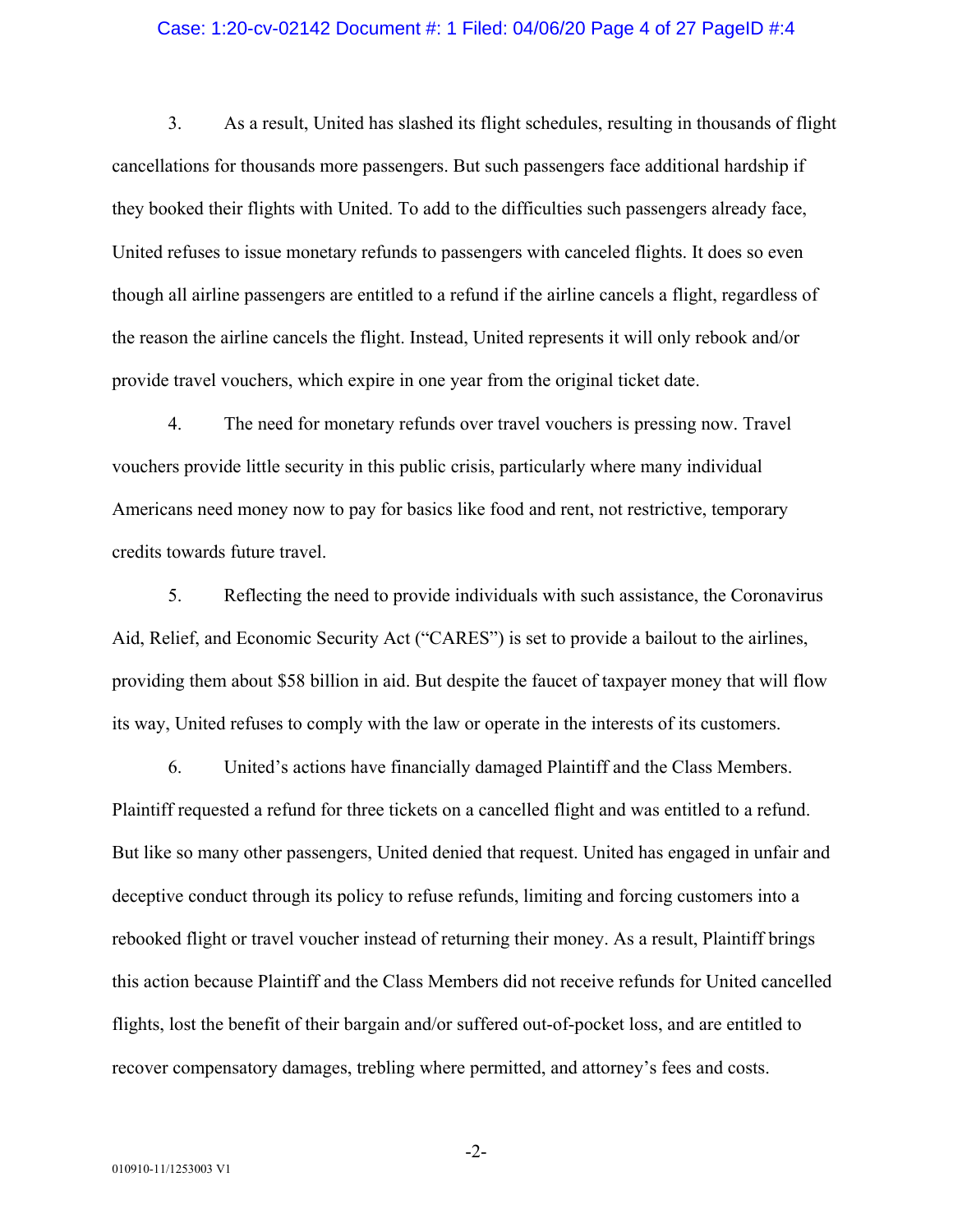## **II. JURISDICTION AND VENUE**

7. This Court has jurisdiction over the subject matter presented by this Complaint because it is a class action arising under the Class Action Fairness Act of 2005 ("CAFA"), Pub. L. No. 109-2, 119 Stat. 4 (2005), which explicitly provides for the original jurisdiction of the Federal Courts of any class action in which any member of the Class is a citizen of a State different from any Defendant, and in which the matter in controversy exceeds in the aggregate sum of \$5,000,000.00, exclusive of interest and costs. Plaintiff alleges that the total claims of individual Class members in this action are in excess of \$5,000,000.00 in the aggregate, exclusive of interest and costs, as required by 28 U.S.C. §§ 1332(d)(2) and (6). Plaintiff is a citizen of Minnesota, whereas Defendants are citizens of Delaware and Illinois for purposes of diversity. Therefore, diversity of citizenship exists under CAFA as required by 28 U.S.C. § 1332(d)(2)(A). Furthermore, Plaintiff alleges that more than two-thirds of all of the members of the proposed Class in the aggregate are citizens of a state other than Illinois, where this action is originally being filed, and that the total number of members of the proposed Class is greater than 100, pursuant to 28 U.S.C.  $\S$  1332(d)(5)(B).

8. Venue is appropriate in this District because Defendants maintain their principal places of business within the Northern District of Illinois. In addition, United's largest hub (both in terms of passengers carried and the number of departures) is Chicago O'Hare International Airport, which is within the Northern District of Illinois. And on information and belief, events and transactions causing the claims herein, including United's decision-making regarding its refund policy challenged in this lawsuit, has occurred within this judicial district.

# **III. PARTIES**

9. Plaintiff Jacob Rudolph is a citizen and resident of the State of Minnesota. Plaintiff is and continues to be immediately affected by the COVID-19 pandemic. As a police

-3-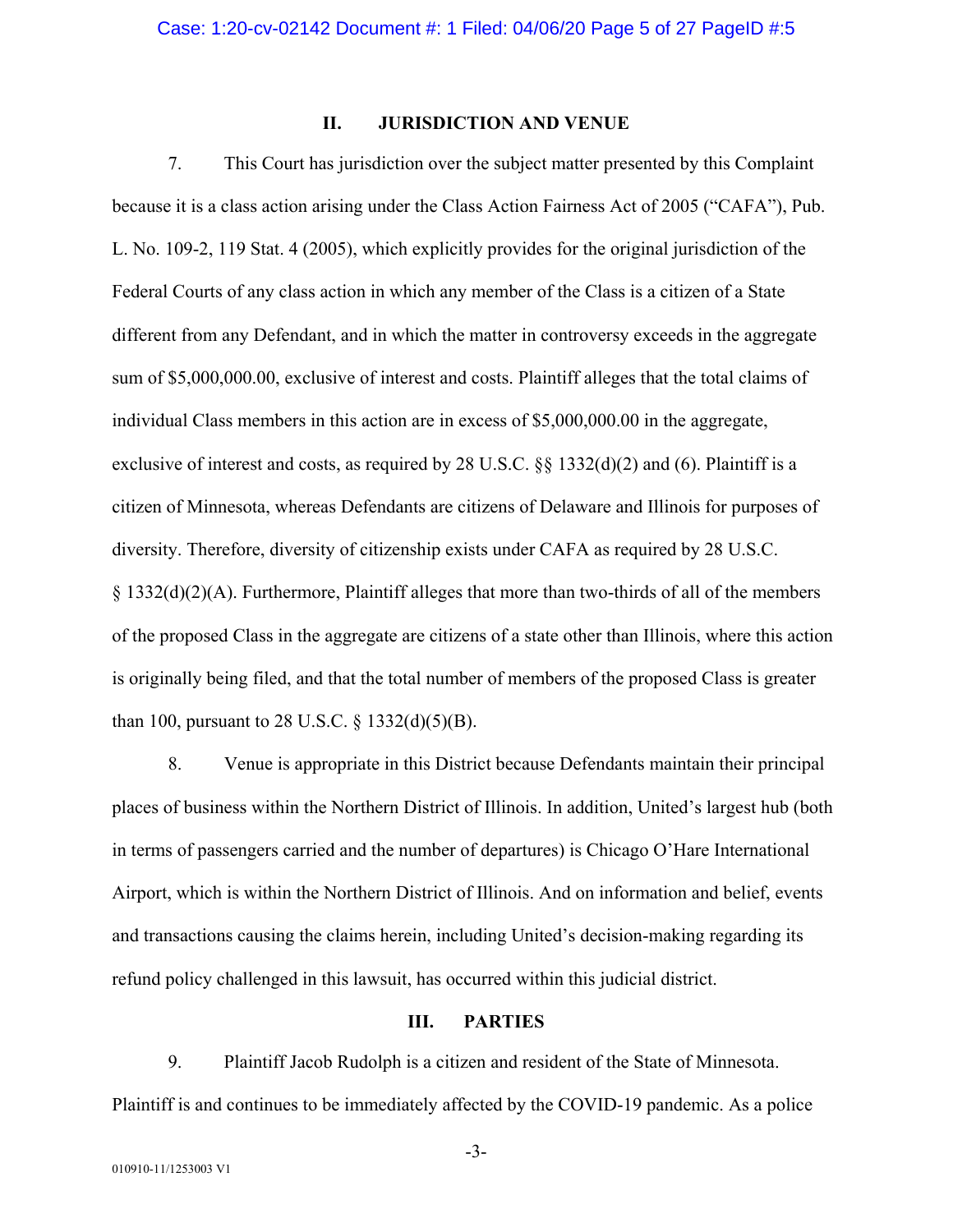#### Case: 1:20-cv-02142 Document #: 1 Filed: 04/06/20 Page 6 of 27 PageID #:6

officer, local officials declared a local state of emergency for his city and his department's administration cancelled all vacations (including those involving air travel), instituted modified work schedules, and additional protective health measures. In addition, Plaintiff is prohibited from being in crowds, otherwise he will be subject to quarantine restrictions, creating substantial hardship in a police department of 11 officers. Despite requesting and being entitled to a refund for his cancelled flight, United has refused to provide Plaintiff a refund.

10. On January 23, 2020, Plaintiff purchased three tickets for domestic travel to occur on April 4, 2020 for travel from Hilton Head Island, South Carolina (HHH) to Minneapolis/St. Paul, Minnesota (MSP), with a connecting flight in Chicago, Illinois (ORD). United ultimately cancelled his flight.

11. Plaintiff purchased the tickets directly from United though the United.com website, paying United \$1,521.45 (\$904.20 in tickets, \$137.40 in taxes and fees, and \$479.85 in additional travel options).

12. On March 16, 2020, Plaintiff submitted a written refund request for his tickets purchased through United's website.

13. However, between March 31, 2020 and April 1, 2020, United separately and completely denied Plaintiff's refund request for each ticket, declaring that his ticket purchases do not qualify for a refund. Instead, on March 31, 2020, United represented in writing that Plaintiff was only allowed a rebooking or ticket credit for travel within one year of the original ticket issue date. In addition, on April 2, 2020, Plaintiff spoke with a United customer service representative, who again refused Plaintiff's refund request on the same grounds.

-4-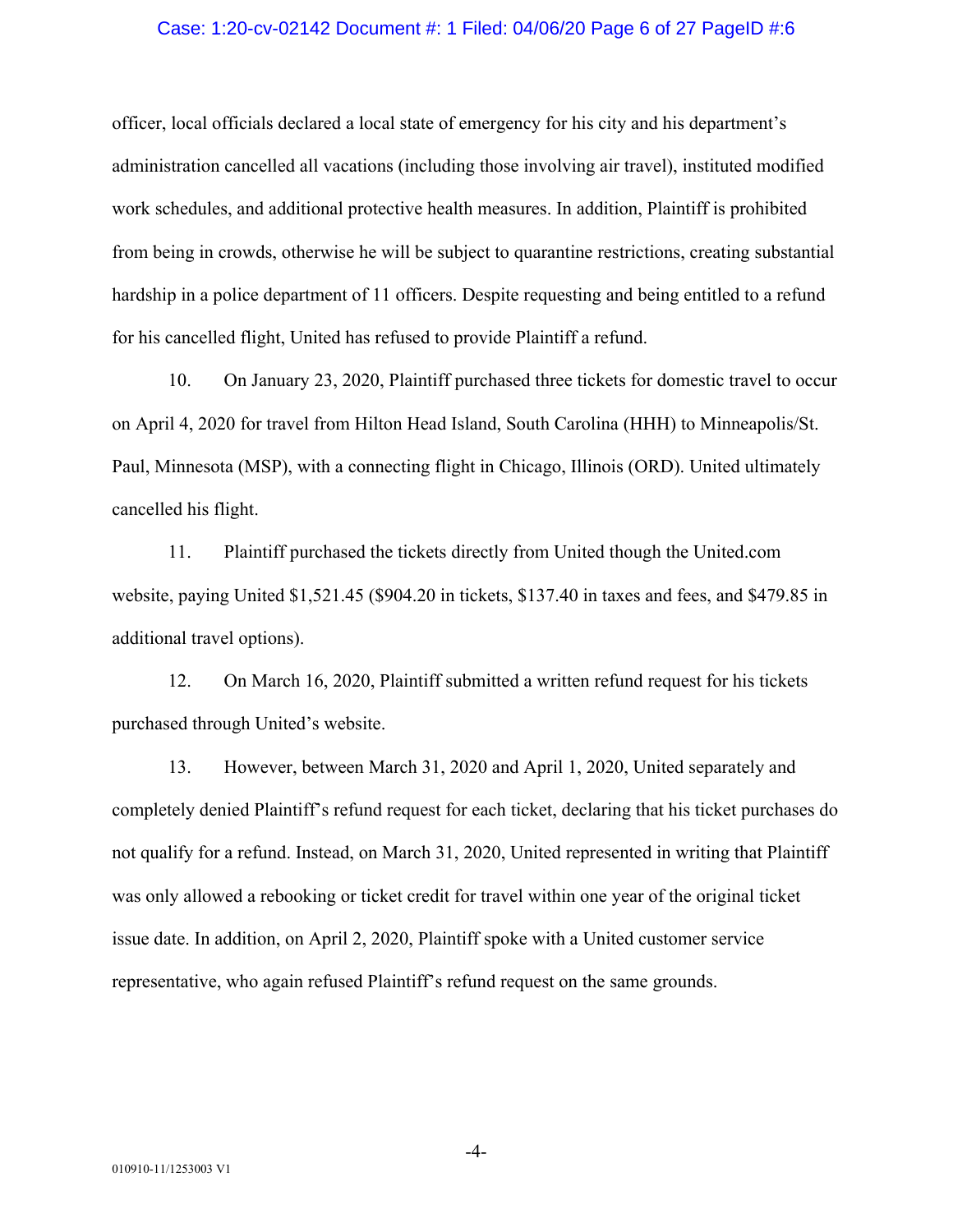#### Case: 1:20-cv-02142 Document #: 1 Filed: 04/06/20 Page 7 of 27 PageID #:7

14. At the time of his ticket purchase, Plaintiff understood that he would be entitled to a refund if his flight was cancelled and Plaintiff was actually deceived by United regarding his right to a refund and his options following United cancelled flights.

15. Defendant United Airlines Holdings, Inc. is a Delaware corporation authorized to do business in Illinois as a foreign corporation with a principal place of business at 233 South Wacker Drive in Chicago, Illinois.

16. Defendant United Airlines, Inc. is a Delaware corporation authorized to do business in Illinois as a foreign corporation with a principal place of business at 233 South Wacker Drive in Chicago, Illinois.

17. United Airlines Holdings, Inc. is a holding company and its principal, whollyowned subsidiary is United Airlines, Inc.

18. Collectively, Defendants are called "United."

## **IV. FACTS**

#### **A. Background.**

19. In a typical service scenario, United and its regional carriers operate over 4,900 flights a day to 362 airports across six continents, with hubs at Chicago O'Hare International Airport, Newark Liberty International Airport, Denver International Airport, George Bush Intercontinental Airport, Los Angeles International Airport, A.B. Won Pat International Airport, San Francisco International Airport, and Washington Dulles International Airport.

20. In 2019, United operated over 1.7 million flights carrying over 162 million customers, utilizing 791 mainline aircraft for hub-to-hub travel, with the airline's regional

-5-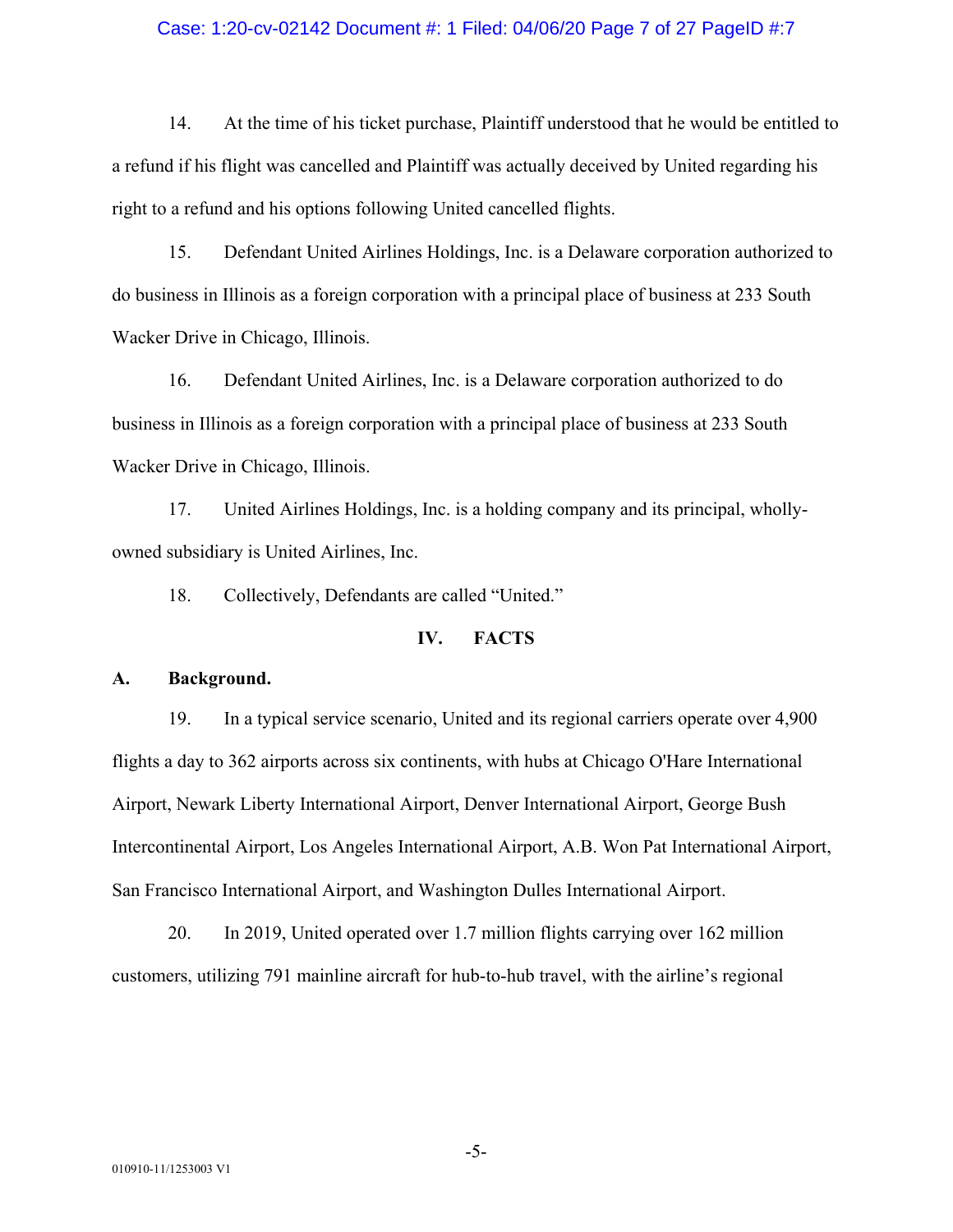#### Case: 1:20-cv-02142 Document #: 1 Filed: 04/06/20 Page 8 of 27 PageID #:8

carriers operating another 581 regional aircraft.<sup>2</sup> For its services, United posted \$43.2 billion in operating revenue in the year ending December 31, 2019.

21. United sells its airline seat inventory and fares through the United's direct channels (such as United's direct-to-consumer sales website, www.united.com, and the company's mobile applications) and through traditional travel agencies and online travel agencies. With each ticket sale, United collects passenger identification information, including name, address, and telephone information.

22. But regardless of the method by which United sells its tickets, United has engaged in unfair, deceptive, and unjust conduct: it is refusing to issue refunds to passengers for coronavirus related flight cancellations.

## **B. The Novel Coronavirus Shutdowns And United's Resulting Flight Cancellations.**

23. On December 31, 2019, governmental entities in Wuhan, China confirmed that health authorities were treating dozens of cases of a mysterious, pneumonia-like illness. Days later, researchers in China identified a new virus that had infected dozens of people in Asia, subsequently identified and referred to as the novel coronavirus, or COVID-19. By January 21, 2020, officials in the United States were confirming the first known domestic infections of COVID-19.

24. Due to an influx of thousands of new cases in China, on January 30, 2020, the World Heath Organization officially declared COVID-19 as a "public health emergency of international concern."

 <sup>2</sup>  $2$  United has contracts with regional carriers to provide regional service branded as United Express, carrying traffic that connects to the company's hubs and allows flights to smaller cities that cannot be provided economically with mainline aircraft.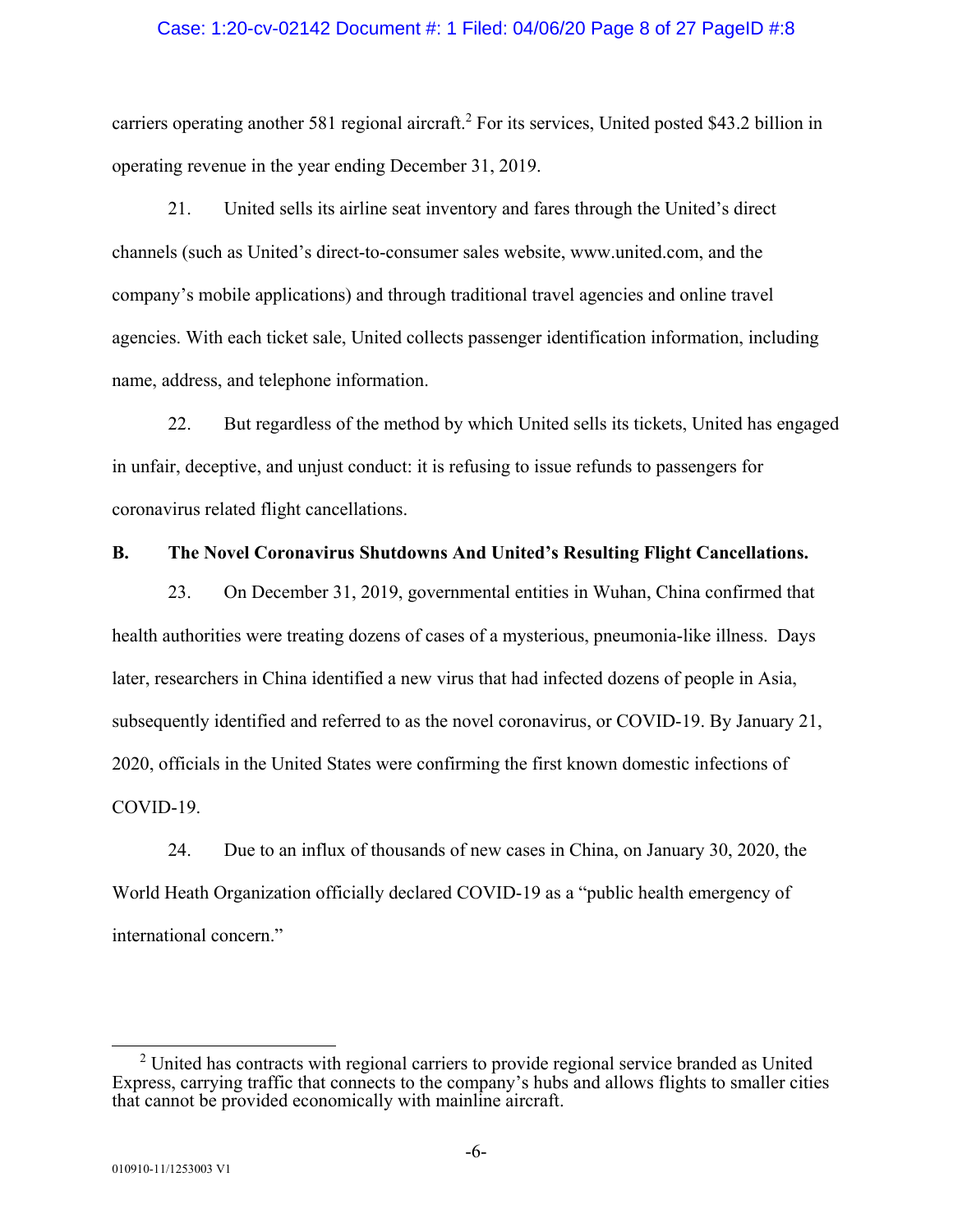#### Case: 1:20-cv-02142 Document #: 1 Filed: 04/06/20 Page 9 of 27 PageID #:9

25. The U.S. State Department warned travelers to avoid traveling to China and on January 31, 2020, the U.S. federal government restricted travel from China, thus beginning travel restrictions affecting passengers ticketed on domestic and international air travel to and from the United States.

26. By February 29, 2020, COVID-19 restrictions continued to spread across the globe. As the number of global cases rose to nearly 87,000, the U.S. federal government issued its highest-level warning, known as a "do not travel" warning, for areas in Italy and South Korea that are most affected by the virus. The government also banned all travel to Iran and barred entry to any foreign citizen who had visited Iran in the previous 14 days.

27. On March 11, 2020, the World Health Organization declared COVID-19 a pandemic. That same day, American officials announced yet another travel ban expansion, this time blocking most visitors from continental Europe to the United States.

28. Travel restrictions domestically began on March 16, 2020, with seven counties in the San Francisco, California area announcing shelter-in-place orders. Other states, counties, and municipalities have followed the shelter-in-place orders and as of the drafting of this Class Action Complaint, 297 million people in at least 38 states, 48 counties, 14 cities, the District of Columbia, and Puerto Rico are being urged to stay home.

29. As the restrictions expanded and virus fears mounted, United cancelled flights in the United States because of the spreading impact of the coronavirus.

30. By March 4, 2020, United made public announcements of cuts to its April and May 2020 flight schedules.

-7-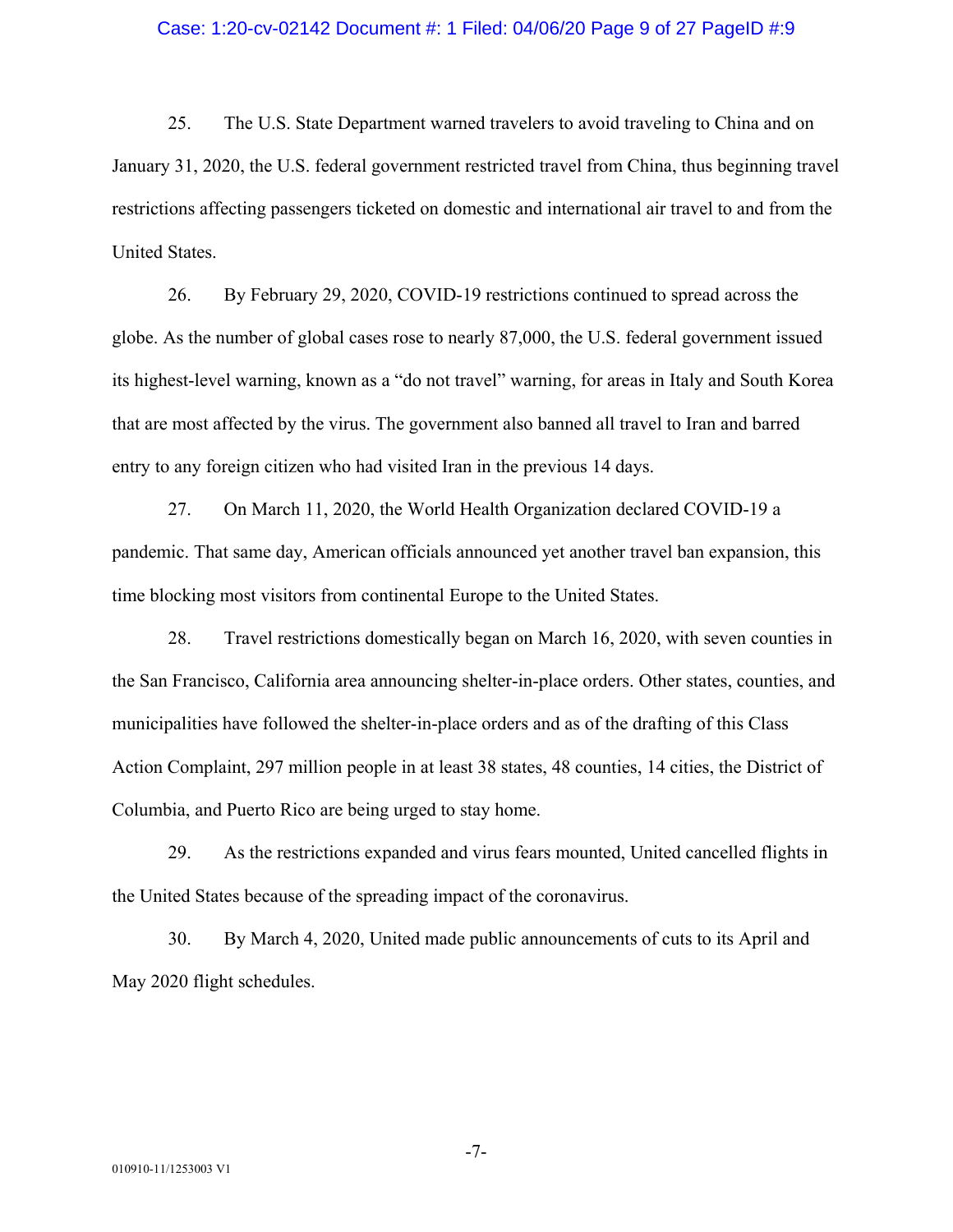#### Case: 1:20-cv-02142 Document #: 1 Filed: 04/06/20 Page 10 of 27 PageID #:10

31. On March 10, 2020, United executives announced that the company was planning for public concern about the virus to increase before it gets better and for domestic bookings to get worse in the weeks to come.

32. And while it initially anticipated only 10–20% in flight cancellations for April and May travel, by March 15, 2020, it changed positions and increased service cuts announced just 11 days earlier, cutting its flights by 50% for April and May. That same day, United's executives also announced to investors they expected the flight cancellations would continue and extend into the summer travel period.

#### **C. United's Refusal Of Passenger Refunds On Cancelled Flights.**

33. As United announced flight cancellations (combined with decreased domestic bookings), United took a variety of steps to make it difficult, if not impossible, for consumers to receive any refund on pandemic cancelled flights. Defendants wanted to retain the money paid to Defendants, given the severe economic losses it was incurring related to pandemic flight cancellations. It does so despite consumers' right to receive a refund for unused transportation, even for non-refundable tickets.

34. Within seven days in March 2020, United changed its refund policy four times regarding passenger rights when flights are altered, misrepresenting to passengers on United cancelled flights that such passengers were limited to rebookings or travel vouchers. United communicated its refund policy through its website, customer service representatives, and other methods.

35. Ostensibly consistent with passenger rights, pre-pandemic, if United cancelled a flight or changed a flight time by over two hours, passengers could receive a full refund.

-8-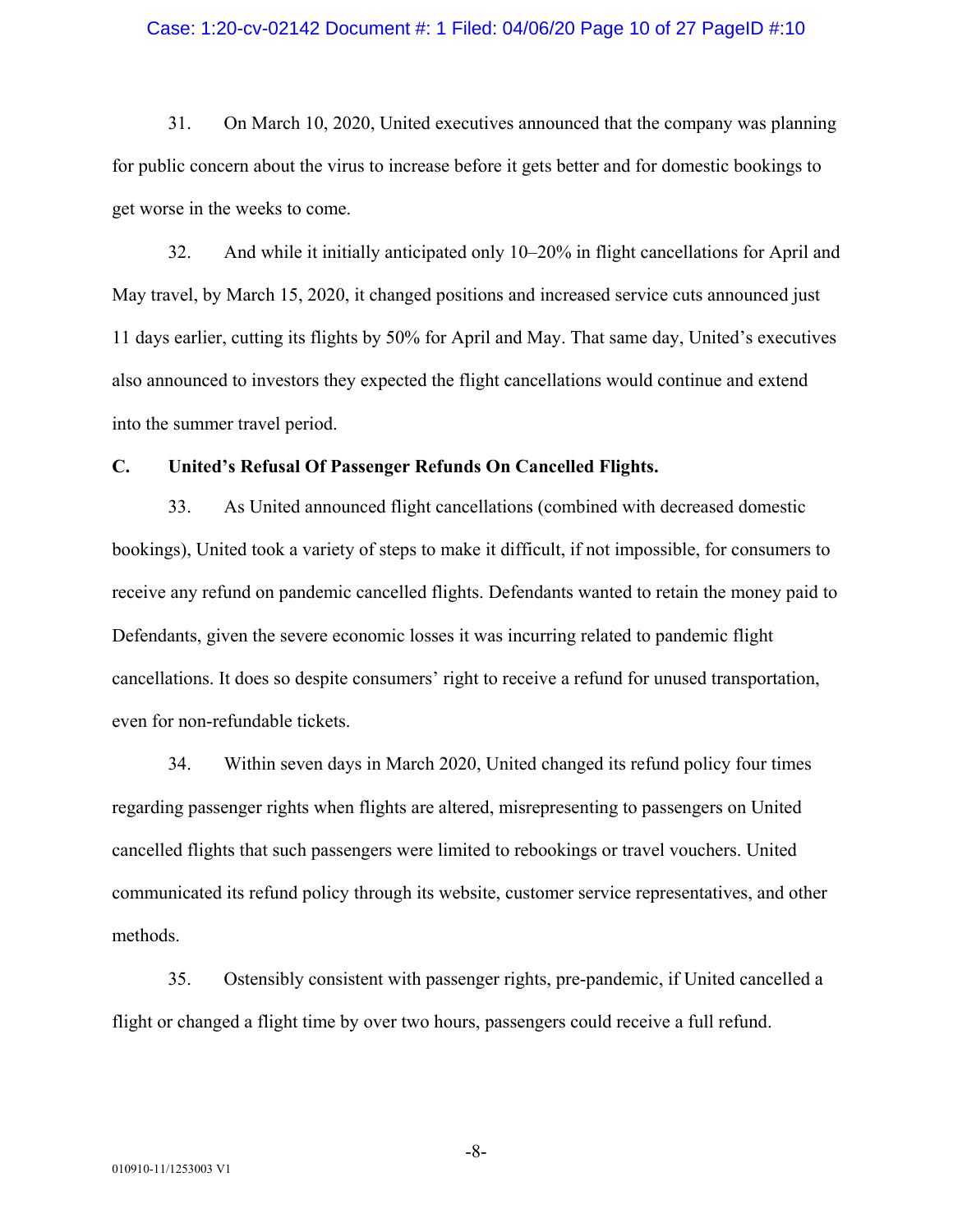#### Case: 1:20-cv-02142 Document #: 1 Filed: 04/06/20 Page 11 of 27 PageID #:11

36. But on March 7, 2020, the same day the World Health Organization reported there were now over 100,000 cases of COVID-19 in 94 countries, United altered its policy to require a flight time change of at least 25 hours to receive a full refund.

37. Yet after consumers complained, it tried out two more policies, a vague March 10 policy permitting refunds only if "departure or arrival time significantly changes," followed by a March 12 policy permitting refunds only if the flight is moved by over six hours.

38. More recently, on March 14, the company settled on its current policy of *credits, not refunds*—even with six-hour-plus changes—until a year has passed from the original date of purchase, at which time a refund may be issued.

39. United's policy change to deny full refunds has been described by one airline travel website editor "as possibly 'the single most damaging airline policy in recent memory."<sup>3</sup>

40. United's efforts to refuse and deny customers refunds contradicts established transportation requirements that operate for the benefit and protection of airline consumers.

41. As the Department of Transportation advises consumers of their rights: "If your flight is cancelled and you choose to cancel your trip as a result, you are entitled to a refund for the unused transportation—even for non-refundable tickets. You are also entitled to a refund for any bag fee that you paid, and any extras you may have purchased, such as a seat assignment."<sup>4</sup>

42. Put another way, "[a] passenger is entitled to a refund if the airline cancelled a flight, regardless of the reason, and the passenger chooses not to be rebooked on a new flight on that airline."<sup>5</sup>

<sup>&</sup>lt;sup>3</sup> https://bringmethenews.com/minnesota-lifestyle/united-tweaks-its-flight-refund-policy-andcustomers-are-not-happy

<sup>&</sup>lt;sup>4</sup> https://www.transportation.gov/individuals/aviation-consumer-protection/flight-delayscancellations

<sup>&</sup>lt;sup>5</sup> https://www.transportation.gov/individuals/aviation-consumer-protection/refunds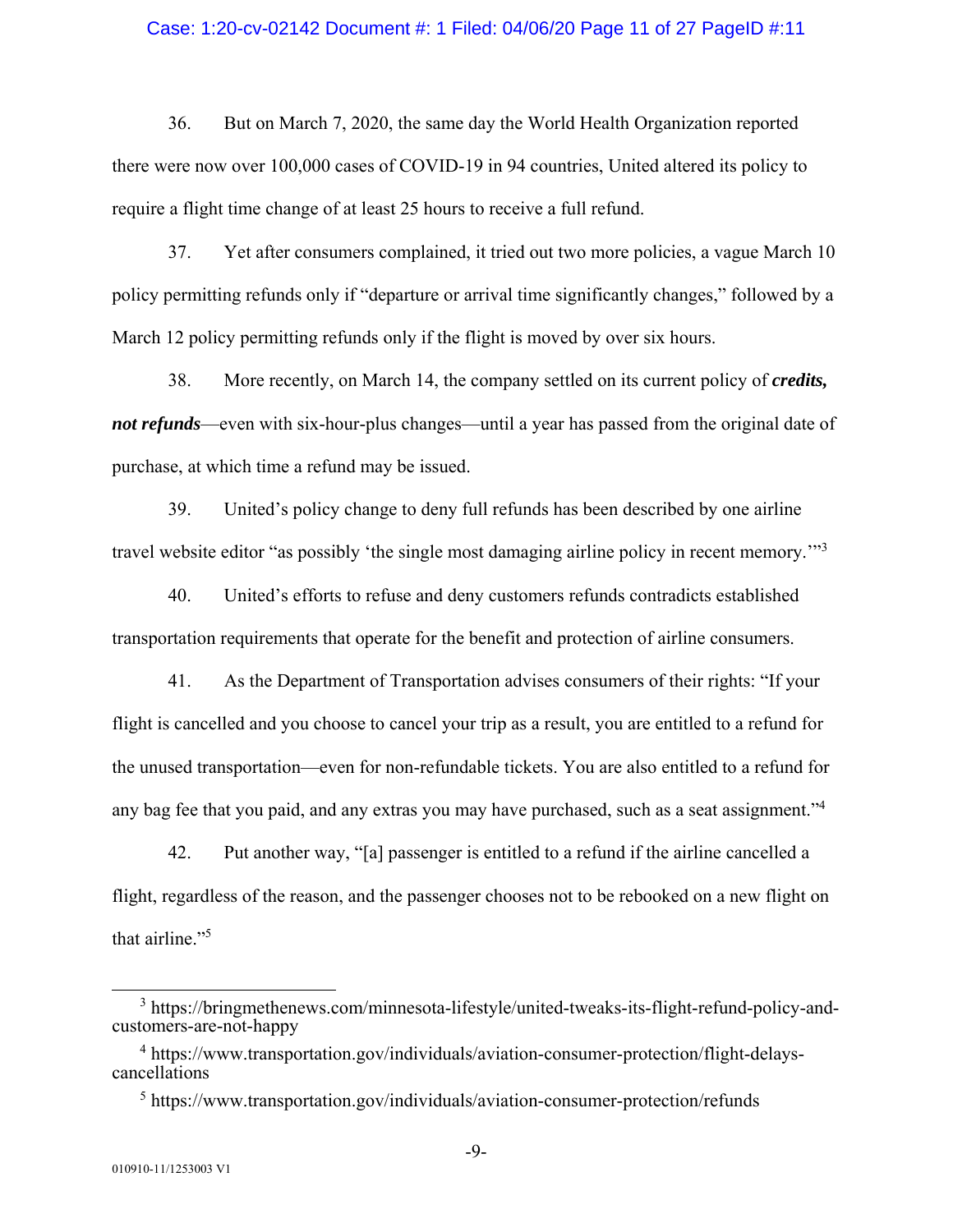#### Case: 1:20-cv-02142 Document #: 1 Filed: 04/06/20 Page 12 of 27 PageID #:12

43. Passengers are similarly entitled to a refund if an airline makes "a significant schedule change and/or significantly delays a flight and the passenger chooses not to travel."<sup>6</sup>

# **D. Consumer Complaints Regarding United's Refusal To Provide Passengers Refunds For Cancelled Flights Abound.**

44. Consistent with Plaintiff's experience, consumer complaints regarding United's unfair, deceptive, and unjust conduct are many. A few examples follow.

45. For example, one passenger complained on Twitter he had three flights for his family of five canceled by United Airlines. He was refused a refund and told "no other airlines are giving refunds."<sup>7</sup>

46. Another passenger's wedding in Hawaii at the end of March 2020 was cancelled due to COVID-19. She does not want a future travel credit, because she can no longer afford to travel to Hawaii.<sup>8</sup>

47. An increasing number of complaints has led the U.S. Department of

Transportation to disclose on April 3, 2020 that it "is receiving an increasing number of complaints and inquiries from ticketed passengers, including many with non-refundable tickets, who describe having been denied refunds for flights that were cancelled or significantly delayed." The Department reminded carriers, including United, of their "longstanding obligation to provide a prompt refund to a ticketed passenger when the carrier cancels the passenger's flight

6 *Id*.

<sup>&</sup>lt;sup>7</sup> Greg Leonow (@Gregleonow), Twitter (March 21, 2020) (replying to United Airlines  $(Q(\text{United}))$ .

<sup>&</sup>lt;sup>8</sup> Dawn Eldridge (@dawnzo8), Twitter (March 20, 2020) (replying to United Airlines  $(QUnited)$ ).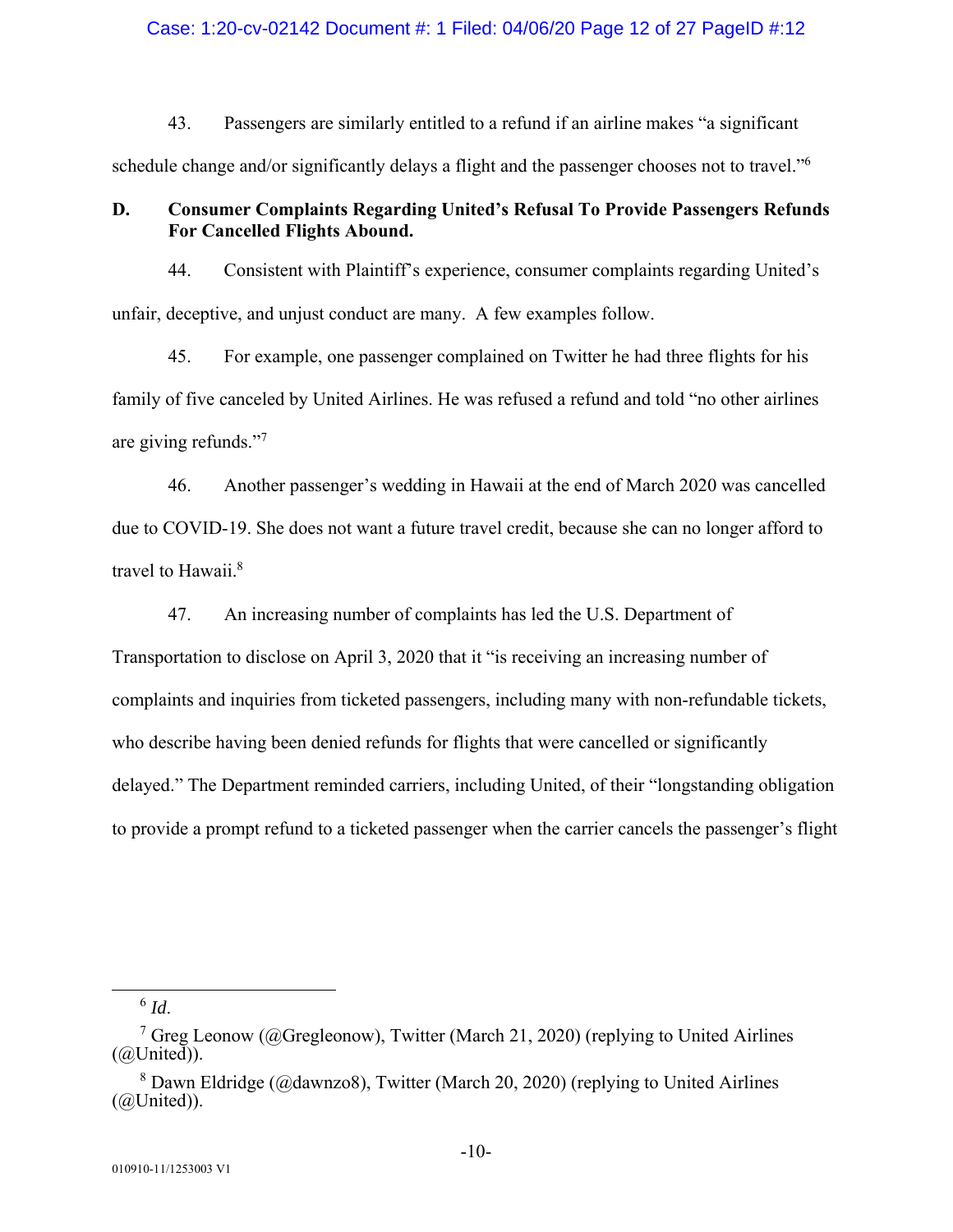## Case: 1:20-cv-02142 Document #: 1 Filed: 04/06/20 Page 13 of 27 PageID #:13

or makes a significant change in the flight schedule and the passenger chooses not to accept the alternative offered by the carrier."9

48. Sensitive to such consumer complaints, members of the U.S. Senate have urged United in a joint letter to provide full cash refunds to passengers with cancelled flights during the pandemic:

> We write to urge your airline to issue full cash refunds to all customers who cancel their flights during the COVID-19 crisis, and to American citizens who encounter flight cancellations while stranded in countries that implemented travel restrictions. The ongoing pandemic is placing enormous financial strain on millions of Americans, and families need cash to pay for essentials such as food, housing, and medical care. In light of this pressing need and the unprecedented bailout—to the tune of \$25 billion—that the airline industry just received from Congress, we believe your company has a moral responsibility to provide real refunds, not travel vouchers, to consumers, and to support State Department efforts to repatriate any American citizens trying to come home.<sup>10</sup>

49. United not only has a moral responsibility to provide real refunds, it has a legal

obligation to do so, particularly in light of the substantial bailout it received from American

taxpayers, including Plaintiff and the Class Members.

# **V. CLASS ACTION ALLEGATIONS**

50. Plaintiff sues under Rule 23(a), (b)(2) and Rule 23(b)(3) of the Federal Rules of

Civil Procedure, on behalf of himself and a Class defined as follows:

All persons in the United States that purchased tickets for travel on United Airlines flights scheduled to operate to, from, or within the United States from March 1, 2020 to the present and who sought a refund and were refused or who seek a refund in the future.

 $\frac{1}{9}$  $9$  https://www.transportation.gov/sites/dot.gov/files/2020-04/Enforcement%20Notice%20Final%20April%203%202020\_0.pdf

<sup>&</sup>lt;sup>10</sup> Letter to Oscar Munoz, CEO of United Airlines, Inc. from U.S. Senator Edward J. Markey, et al. (March 31, 2020).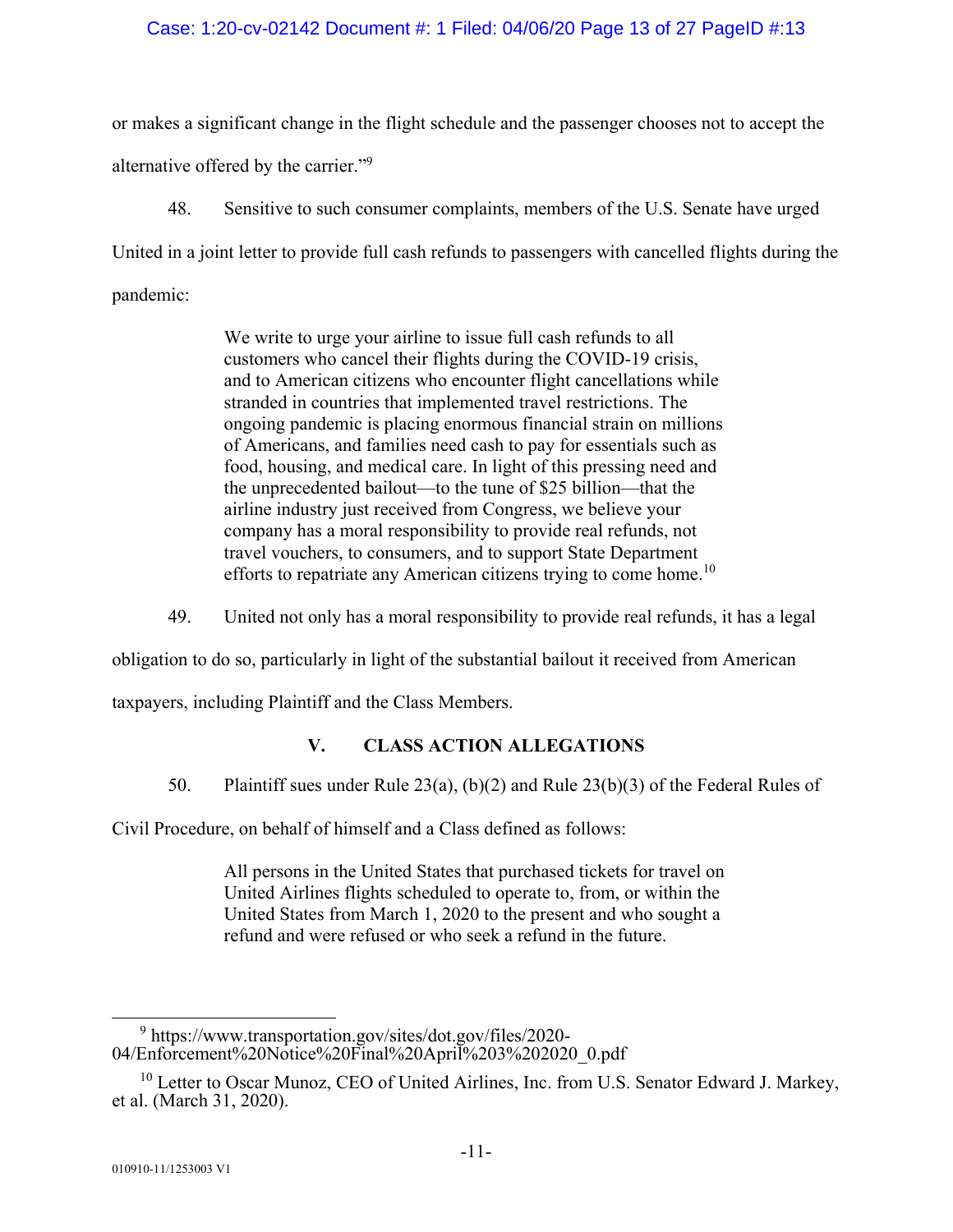#### Case: 1:20-cv-02142 Document #: 1 Filed: 04/06/20 Page 14 of 27 PageID #:14

Excluded from the Class are Defendants, any entity in which Defendants have a controlling interest, and Defendants' legal representatives, predecessors, successors, assigns, and employees. Further excluded from the Class is this Court and its employees. Plaintiff reserves the right to modify or amend the Class definition, as appropriate, during this litigation.

51. The definition of the Class is unambiguous. Plaintiff is a member of the Class he seeks to represent. Class Members can be notified of the class action through ticketing contact information and/or address lists maintained in the usual course of business by Defendants.

52. Class Members are so numerous and geographically dispersed that their individual joinder of all Class Members is impracticable. The precise number of Class members is unknown to Plaintiff but may be ascertained from United's records. Given the thousands of flight cancellations made by United, that number greatly exceeds the number to make joinder possible. Class Members may be notified of the pendency of this action by recognized, Courtapproved notice dissemination methods, which may include U.S. Mail, electronic mail, Internet postings, and/or published notice.

53. United has acted or refused to act on grounds generally applicable to Plaintiff and the Class Members, making appropriate final injunctive relief and declaratory relief regarding the Class.

54. Additionally, common questions of law and fact predominate over the questions affecting only individual Class Members. Some of the common legal and factual questions include:

- a. Whether Defendants engaged in the conduct alleged;
- b. Whether Defendants have a policy and/or procedure of denying refunds to Class Members for cancelled flights;

-12-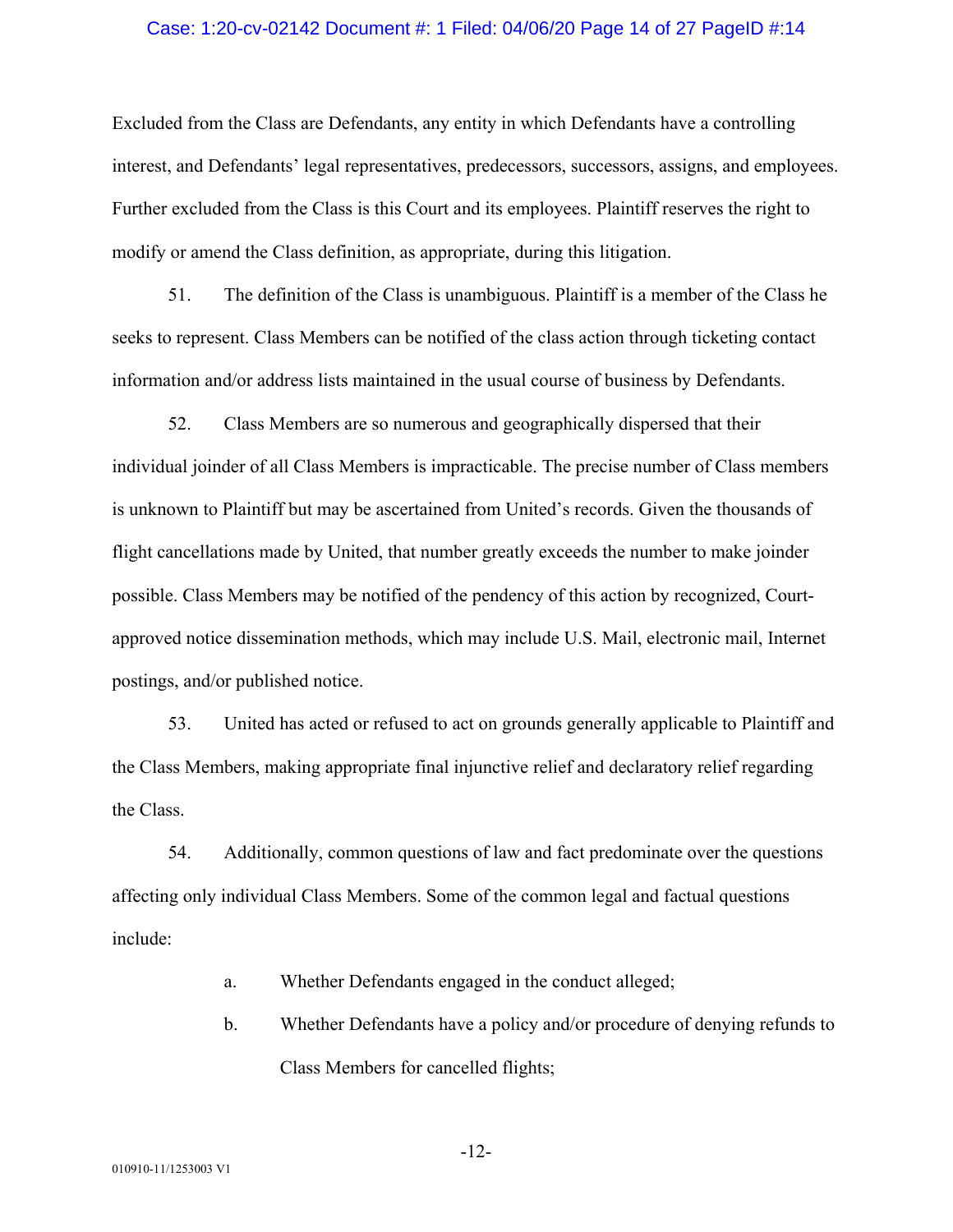- b. Whether Defendants' policy and/or procedure of denying refunds to passengers on cancelled flights is unfair, deceptive, and/or misleading;
- c. Whether Illinois law applies to the nationwide class;
- d. Whether Defendants violated consumer protection statutes and/or false advertising statutes and/or state deceptive business practices statutes;
- e. Whether Defendants violated the common law of unjust enrichment;
- f. Whether Defendants converted Plaintiff and the Class Members refunds and/or rights to refunds;
- g. Whether Defendants made fraudulent misrepresentations to Plaintiff and the Class Members, and
- h. The nature and extent of damages and other remedies to which the conduct of Defendants entitles the Class Members.

55. Defendants engaged in a common course of conduct giving rise to the legal rights sought to be enforced by the Class Members. Similar or identical statutory and common law violations and deceptive business practices are involved. Individual questions pale by comparison to the numerous common questions that predominate.

56. The injuries sustained by the Class Members flow, in each instance, from a common nucleus of operative facts—Defendants' misconduct. In each case Defendants have cancelled flights yet denied refunds to Class Members for such cancelled flights.

57. The Class Members have been damaged by Defendants' misconduct through United's practice of cancelling flights yet denying refunds to Class Members for such cancelled flights.

-13-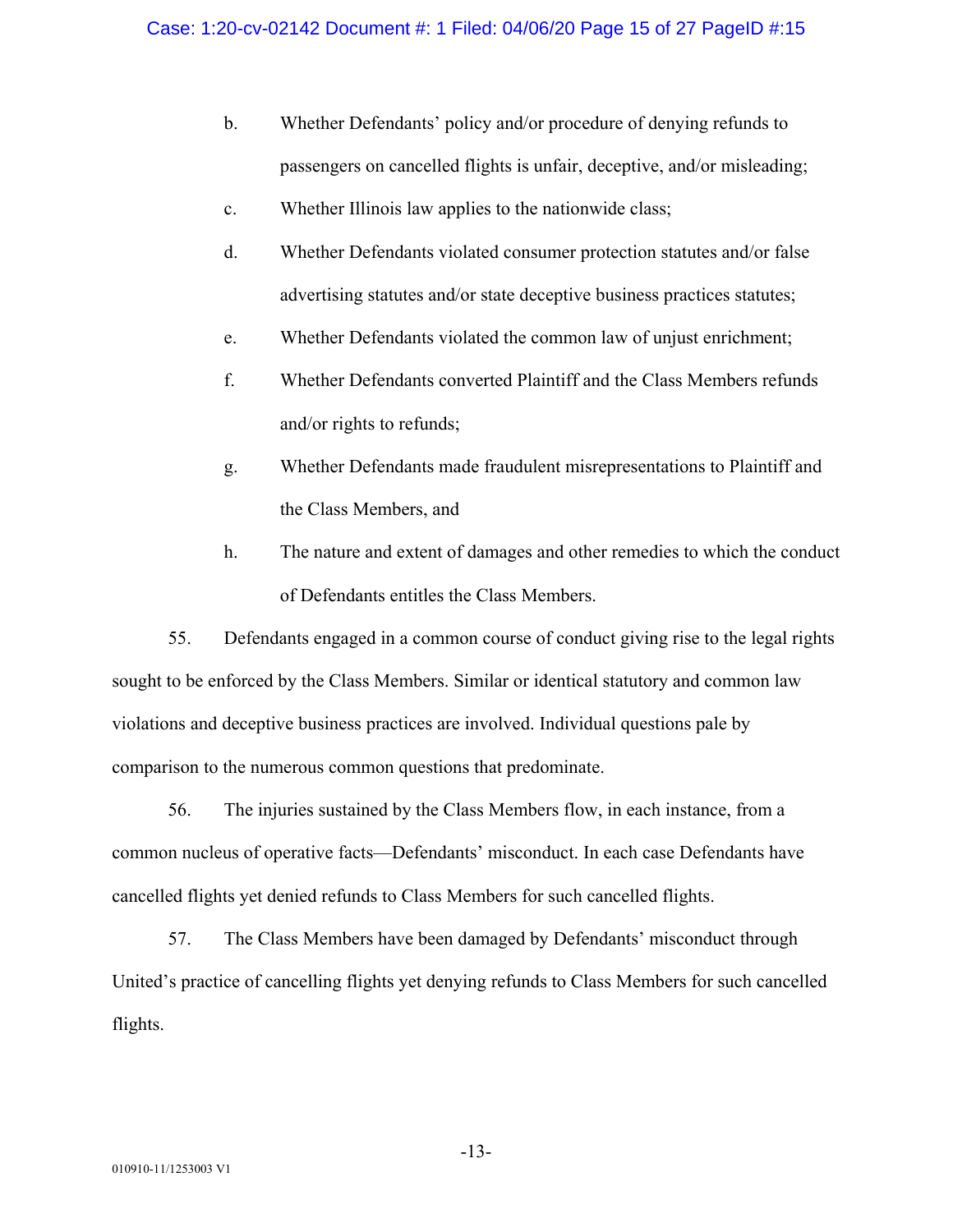#### Case: 1:20-cv-02142 Document #: 1 Filed: 04/06/20 Page 16 of 27 PageID #:16

58. Plaintiff's claims are typical of the claims of the other Class Members. Plaintiff paid for airline tickets and was actually deceived.

59. Plaintiff will fairly and adequately protect the interests of the Class. Plaintiff is familiar with the basic facts that form the bases of the Class Members' claims. Plaintiff's interests do not conflict with the interests of the other Class Members he seeks to represent. Plaintiff has retained counsel competent and experienced in class action litigation and intends to prosecute this action vigorously. Plaintiff's counsel has successfully prosecuted complex class actions, including consumer protection class actions. Plaintiff and Plaintiff's counsel will fairly and adequately protect the interests of the Class Members.

60. The class action device is superior to other available means for the fair and efficient adjudication of the claims of Plaintiff and the Class Members. The relief sought per individual members of the Class is small given the burden and expense of individual prosecution of the potentially extensive litigation necessitated by the conduct of Defendants. It would be virtually impossible for the Class Members to seek redress individually. Even if the Class Members themselves could afford such individual litigation, the court system could not.

61. Individual litigation of the legal and factual issues raised by the conduct of Defendants would increase delay and expense to all parties and to the court system. The class action device presents far fewer management difficulties and provides the benefits of a single, uniform adjudication, economies of scale, and comprehensive supervision by a single court. Given the similar nature of the Class Members' claims and the absence of material differences in the state statutes and common laws upon which the Class Members' claims are based, a nationwide Class will be easily managed by the Court and the parties.

-14-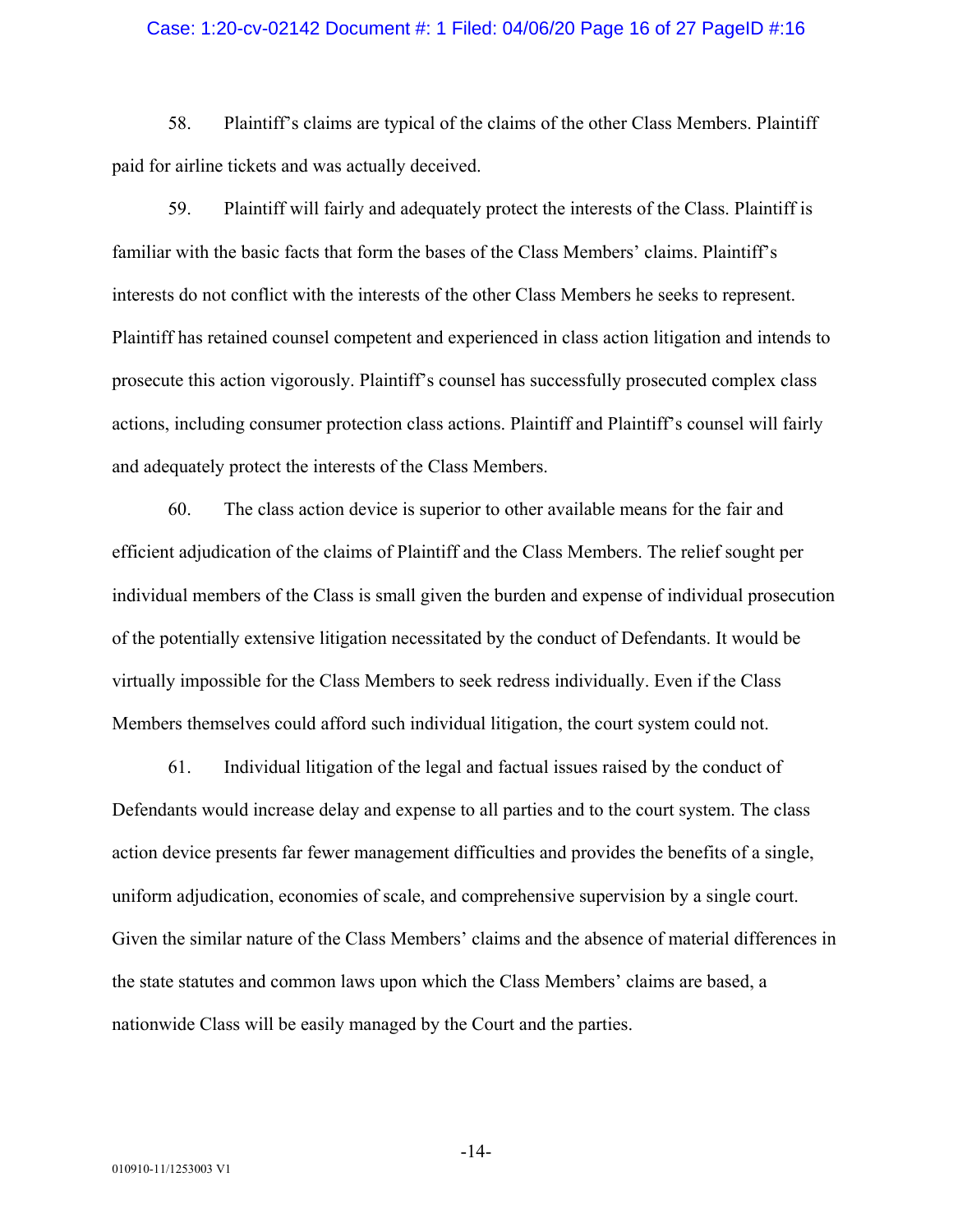# **VI. CAUSES OF ACTION**

## **COUNT I**

# **VIOLATION OF THE ILLINOIS CONSUMER FRAUD AND DECEPTIVE BUSINESS PRACTICES ACT**

62. Plaintiff restates and re-alleges, and incorporates herein by reference, the

preceding paragraphs as if fully set forth herein.

63. At all times, the Illinois Consumer Fraud and Deceptive Business Practices Act

("Consumer Fraud Act") has prohibited consumer fraud in trade or commerce:

Unfair methods of competition and unfair or deceptive acts or practices, including but not limited to the use or employment of any deception, fraud, false pretense, false promise, misrepresentation or the concealment, suppression or omission of any material fact, with intent that others rely upon the concealment, suppression or omission of such material fact, or the use or employment of any practice described in Section 2 of the "Uniform Deceptive Trade Practices Act", approved August 5, 1965, in the conduct of any trade or commerce are hereby declared unlawful whether any person has in fact been misled, deceived or damaged thereby.

815 ILCS 505/2.

64. Pursuant to the Consumer Fraud Act, Defendants had a statutory duty to refrain from unfair or deceptive acts or practices in the sale of airline tickets to Plaintiff and the proposed Class Members and in handling refunds otherwise due to Plaintiff and the Class Members.

65. Defendants intended that Plaintiff and the proposed Class Members rely on its material statements and omissions and unfair or deceptive acts regarding its refunds of airline tickets due to the unfair or deceptive acts or practices, including Defendants' unfair conduct, misrepresentations, and omissions of material fact regarding the ticket refunds:

-15-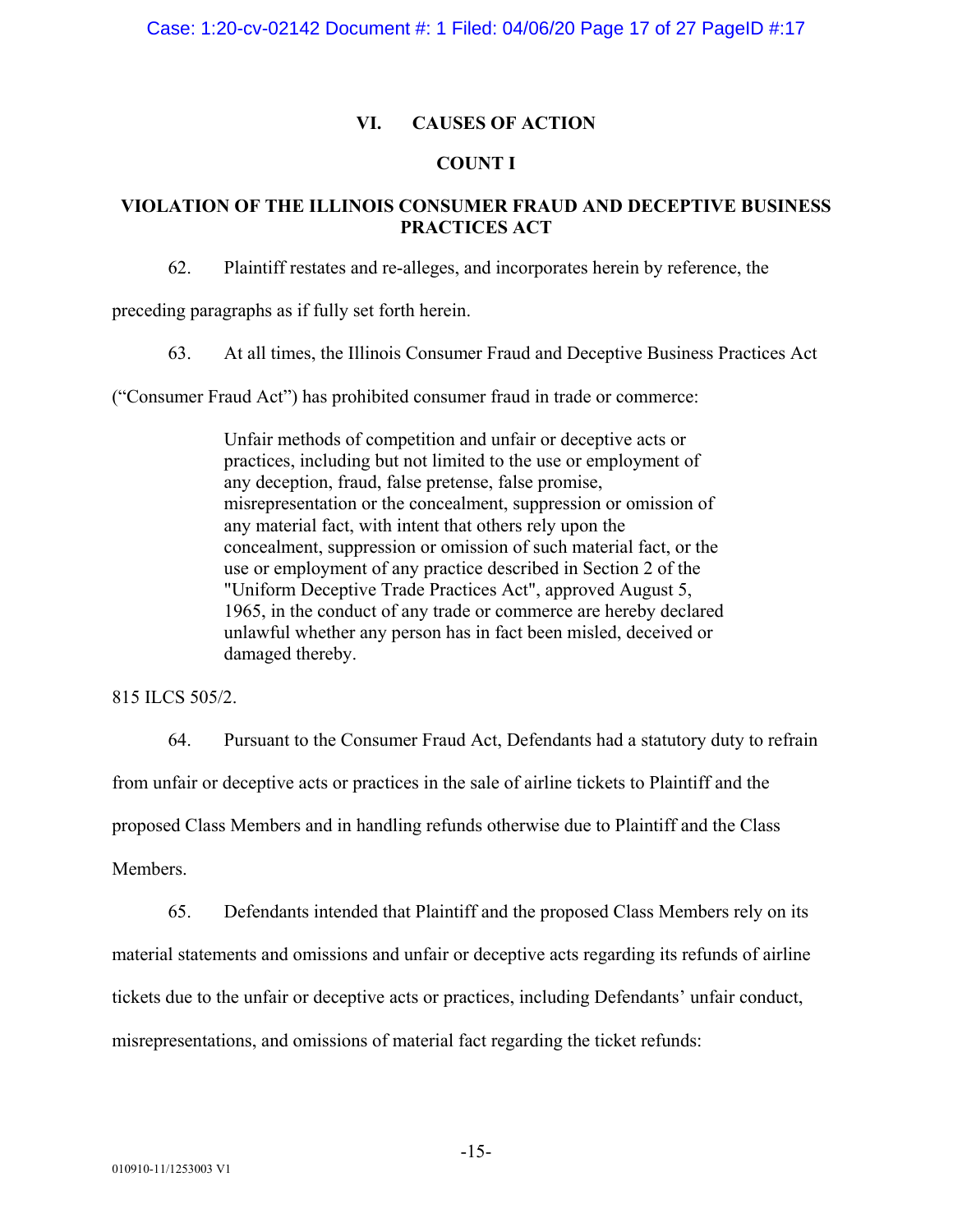- a. Defendants' representations that passengers could only obtain a voucher or rebooking for a cancelled flight;
- b. Defendants' policies of limiting class members to travel vouchers and/or rebookings in lieu of refunds was deceptive, unfair, and unlawful;
- c. Defendants committed unlawful acts by promoting, advertising, and selling airline tickets in a manner that violated passengers' rights to refunds; and
- d. Defendants committed unfair and deceptive acts by promising a refund and reneging on that promise.

66. Defendants' unfair practice, deceptive representations, and material omissions to Plaintiff and the proposed Class Members were, and are, unfair and deceptive acts and practices.

67. Defendants' unfair and deceptive acts and practices occurred while conducting trade or commerce.

68. Defendants engaged in wrongful conduct while at the same time obtaining, under false pretenses, obtaining and retaining significant sums of money from Plaintiff and the proposed Class Members.

69. Plaintiff and members of the Class were actually deceived by Defendants' misrepresentations and/or omissions of material fact.

70. As a proximate result of the Defendants' misrepresentations and/or omissions of material fact, Plaintiff and the proposed Class Members were damaged and have suffered an ascertainable loss, in an amount to be determined at trial, including but not limited to amounts for tickets on United cancelled flights.

-16-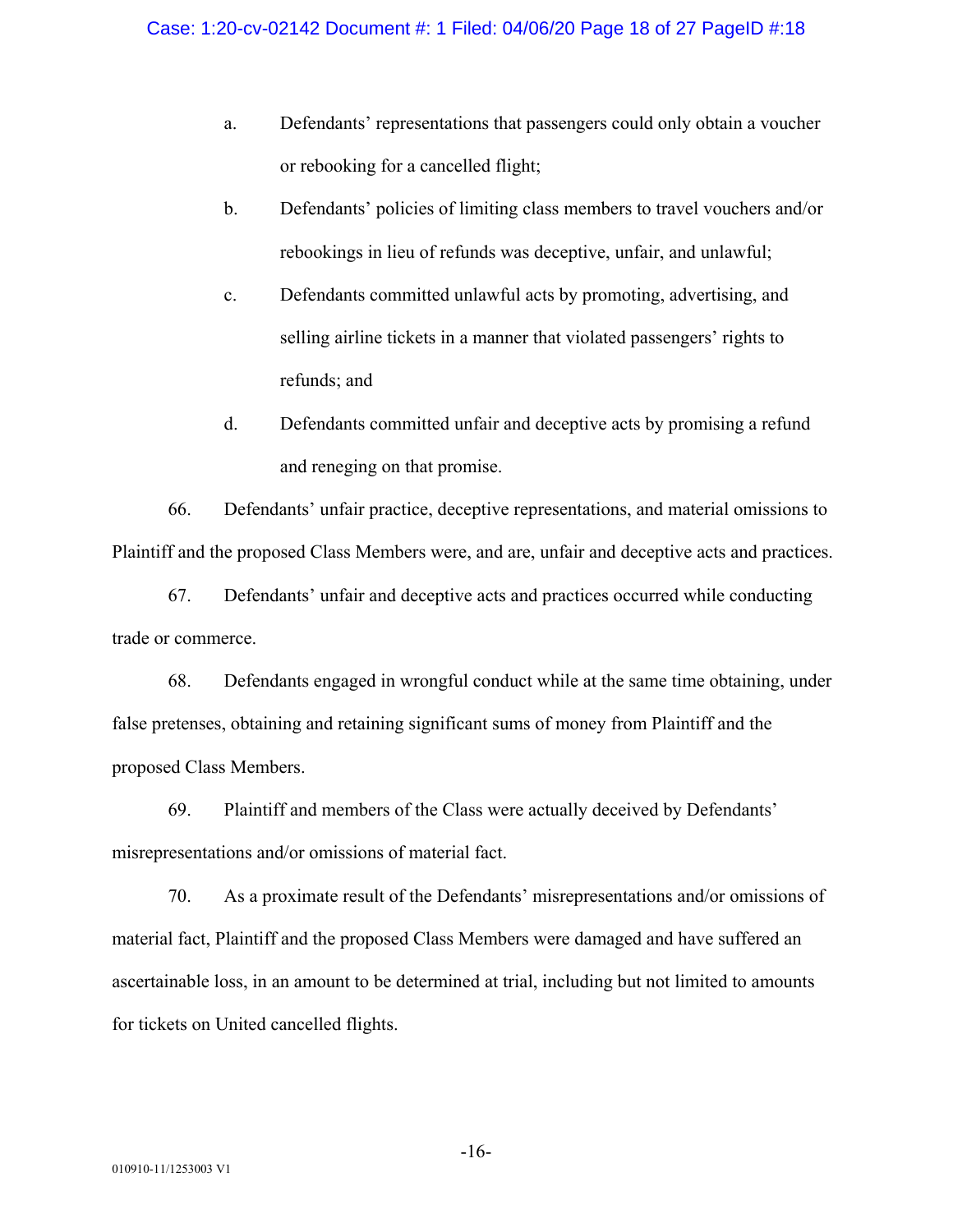# **COUNT II**

# **ALTERNATIVE COUNT FOR VIOLATIONS OF STATE CONSUMER PROTECTION ACTS**

71. Plaintiff restates and re-alleges, and incorporates herein by reference, the

preceding paragraphs as if fully set forth herein and further alleges as follows:

72. Count II is brought by Plaintiff, individually and on behalf of all similarly situated

residents of each of the 50 states for violations of the state consumer protection acts including:<sup>11</sup>

- a. the Alaska Unfair Trade Practices and Consumer Protection Act, Alaska Stat. § 45.50.471, *et seq*.;
- b. the Arizona Consumer Fraud Act, Ariz. Rev. Stat. §§ 44-1521, *et seq*.;
- c. the Arkansas Deceptive Trade Practices Act, Ark. Code § 4-88-101, *et seq*.;
- d. the California Unfair Competition Law, Bus. & Prof. Code §§ 17200, *et seq*. and 17500, *et seq*.;
- e. the California Consumers Legal Remedies Act, Cal. Civ. Code § 1750, *et seq*.;
- f. the Colorado Consumer Protection Act, Colo. Rev. Stat. Ann. § 6-1-101, *et seq*.;
- g. the Connecticut Unfair Trade Practices Act, Conn. Gen Stat. Ann. § 42- 110, *et seq*.;
- h. the Delaware Consumer Fraud Act, 6 Del. Code § 2513, *et seq*.;
- i. the D.C. Consumer Protection Procedures Act, D.C. Code § 28-3901, *et seq*.;

<sup>&</sup>lt;sup>11</sup> Plaintiff also places Defendant on notice that he intends to amend his complaint to seek recovery for Class Members under the following statutes: Alabama Code § 8-19-10(e); Alaska Statutes § 45.50.535; California Civil Code § 1782; Georgia Code § 10-1-399; Indiana Code § 24-5-0.5-5(a); Maine Revised Statutes, Title 5 § 50-634(g); Massachusetts General Laws Chapter 93A, § 9(3); Texas Business & Commercial Code § 17.505; West Virginia Code § 46A-6-106(b); and Wyoming Statutes § 40-12-109.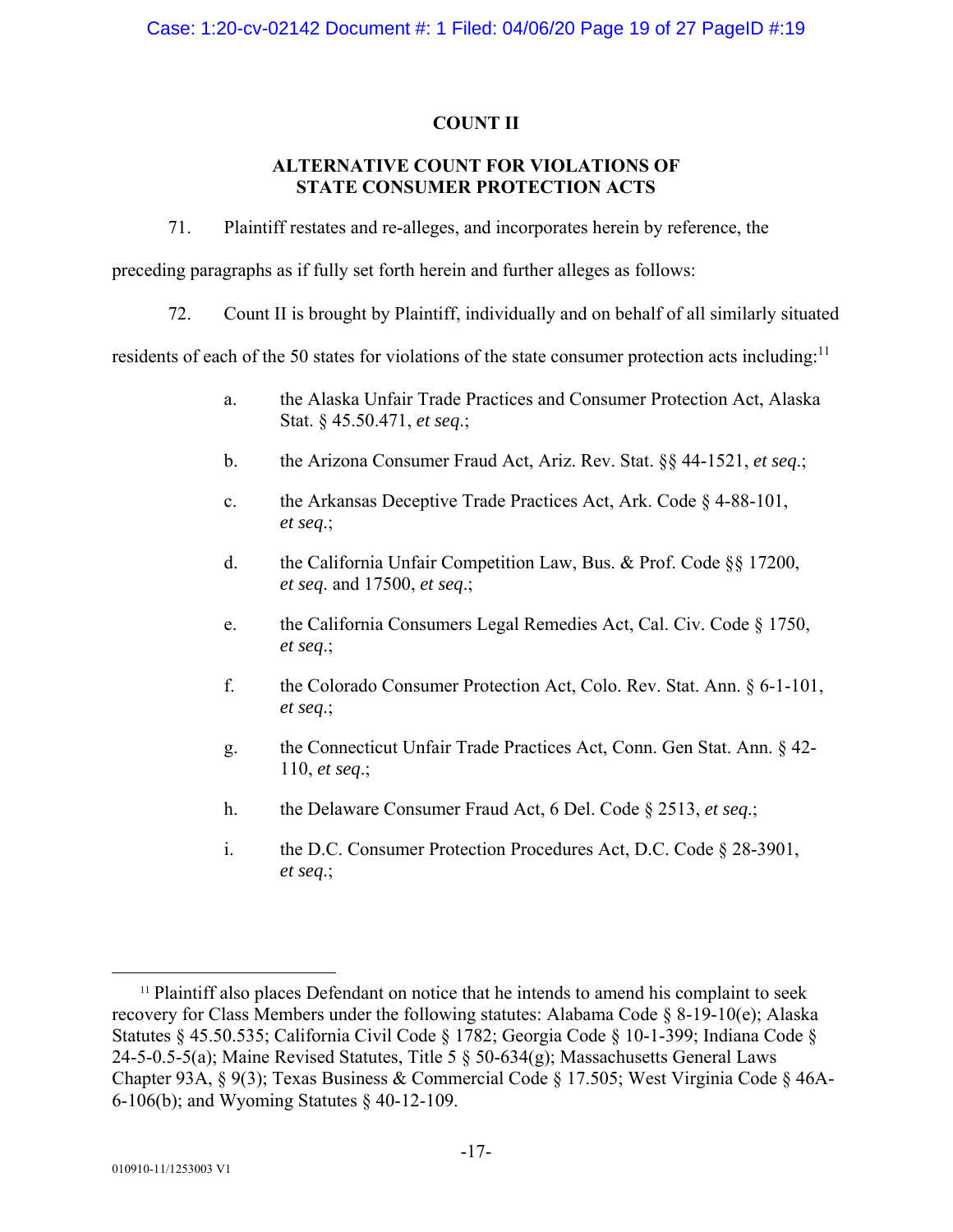- j. the Florida Deceptive and Unfair Trade Practices Act, Fla. Stat. Ann. § 501.201, *et seq*.;
- k. the Georgia Fair Business Practices Act, Ga. Code Ann. § 10-1-390, *et seq*.;
- l. the Hawaii Unfair Competition Law, Haw. Rev. Stat. § 480-2, *et seq*.;
- m. the Idaho Consumer Protection Act, Idaho Code. Ann. § 48-601, *et seq*.;
- n. the Illinois Consumer Fraud and Deceptive Business Practices Act, 815 ILCS 501/1, *et seq*.;
- o. the Indiana Deceptive Consumer Sales Act, Ind. Code § 24-5-0.5-2, *et seq*.;
- p. the Iowa Consumer Fraud Act, Iowa Code § 714.16, *et seq*.
- q. the Kansas Consumer Protection Act, Kan. Stat. Ann. § 50-623, *et seq*.;
- r. the Kentucky Consumer Protection Act, Ky. Rev. Stat. Ann. § 367.110, *et seq*.;
- s. the Louisiana Unfair Trade Practices and Consumer Protection Law, LSA-R.S. 51:1401, *et seq*.;
- t. the Maine Unfair Trade Practices Act, Me. Rev. Stat. Ann. Tit. 5, § 207, *et seq*.;
- u. the Maryland Consumer Protection Act, Md. Code Ann. Com. Law, § 13-301, *et seq*.;
- v. the Massachusetts Regulation of Business Practices for Consumers Protection Act, Mass. Gen Laws Ann. Ch. 93A, *et seq*.;
- w. the Michigan Consumer Protection Act, Mich. Comp. Laws Ann. § 445.901, *et seq*.;
- x. the Minnesota Prevention of Consumer Fraud Act, Minn. Stat. § 325F, *et seq*.;
- y. the Missouri Merchandising Practices Act, Mo. Rev. Stat. § 407, *et seq*.;
- z. the Nebraska Consumer Protection Act, Neb. Rev. St. § 59-1601, *et seq*.;
- aa. the Nevada Deceptive Trade Practices Act, Nev. Rev. Stat. § 41.600, *et seq*.;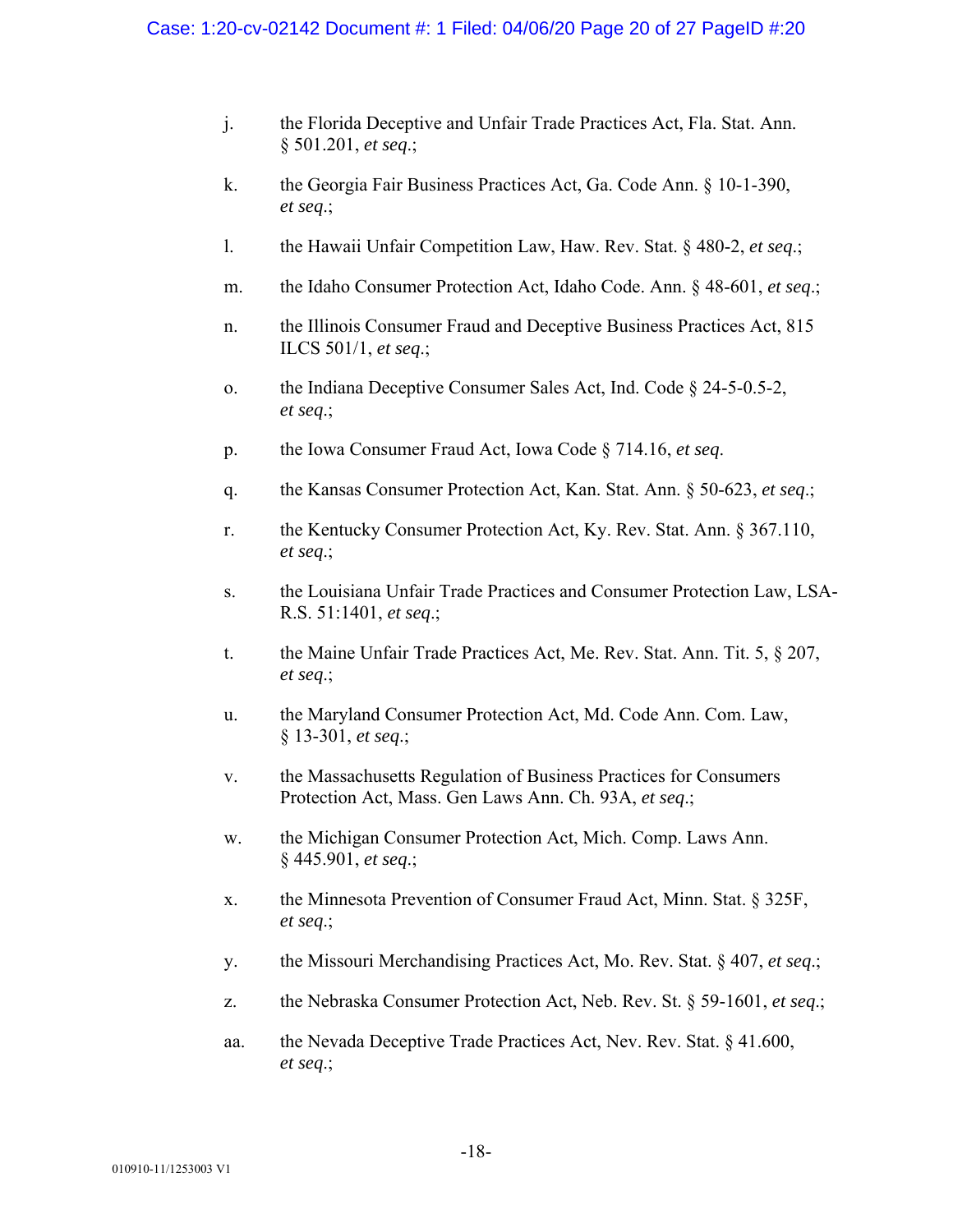- bb. the New Hampshire Regulation of Business Practices For Consumer Protection, N.H. Rev. Stat. § 358-A:1, *et seq*.;
- cc. the New Jersey Consumer Fraud Act, N.J. Stat. Ann. § 56:8, *et seq*.;
- dd. the New Mexico Unfair Practices Act, N.M. Stat. Ann. § 57-12-1, *et seq*.;
- ee. the New York Consumer Protection from Deceptive Acts and Practices, N.Y. Gen. Bus. Law § 349, *et seq.*;
- ff. the North Carolina Unfair and Deceptive Trade Practices Act, N.C. Gen Stat. § 75-1.1, *et seq*.;
- gg. the North Dakota Consumer Fraud Act, N.D. Cent. Code § 51-15, *et seq*.;
- hh. the Ohio Consumer Sales Practices Act, Ohio Rev. Code Ann. § 1345.01, *et seq*.;
- ii. the Oklahoma Consumer Protection Act, Okla. Stat. tit. 15 § 751, *et seq*.;
- jj. the Oregon Unlawful Trade Practices Act, Or. Rev. Stat. § 646.605, *et seq*.;
- kk. the Pennsylvania Unfair Trade Practices and Consumer Protection Law, 73 P.S. § 201-1, *et seq*.;
- ll. the Rhode Island Deceptive Trade Practices Act, R.I. Gen. Laws § 6-13.1- 5.2(B), *et seq*.;
- mm. the South Carolina Unfair Trade Practices Act, S.C. Code Ann. §§ 39-5- 10, *et seq*.;
- nn. the South Dakota Deceptive Trade Practices and Consumer Protection, S.D. Codified Laws § 37-24-1, *et seq*.;
- oo. the Tennessee Consumer Protection Act, Tenn. Code Ann. § 47-18-101, *et seq*.;
- pp. the Texas Deceptive Trade Practices-Consumer Protection Act, Tex. Code Ann., Bus. & Con. § 17.41, *et seq*.;
- qq. the Utah Consumer Sales Practices Act, Utah Code. Ann. § 13-11-175, *et seq*.;
- rr. the Vermont Consumer Fraud Act, 9 V.S.A. § 2451, *et seq*.;
- ss. the Virginia Consumer Protection Act of 1977, Va. Code Ann. § 59.1-199, *et seq*.;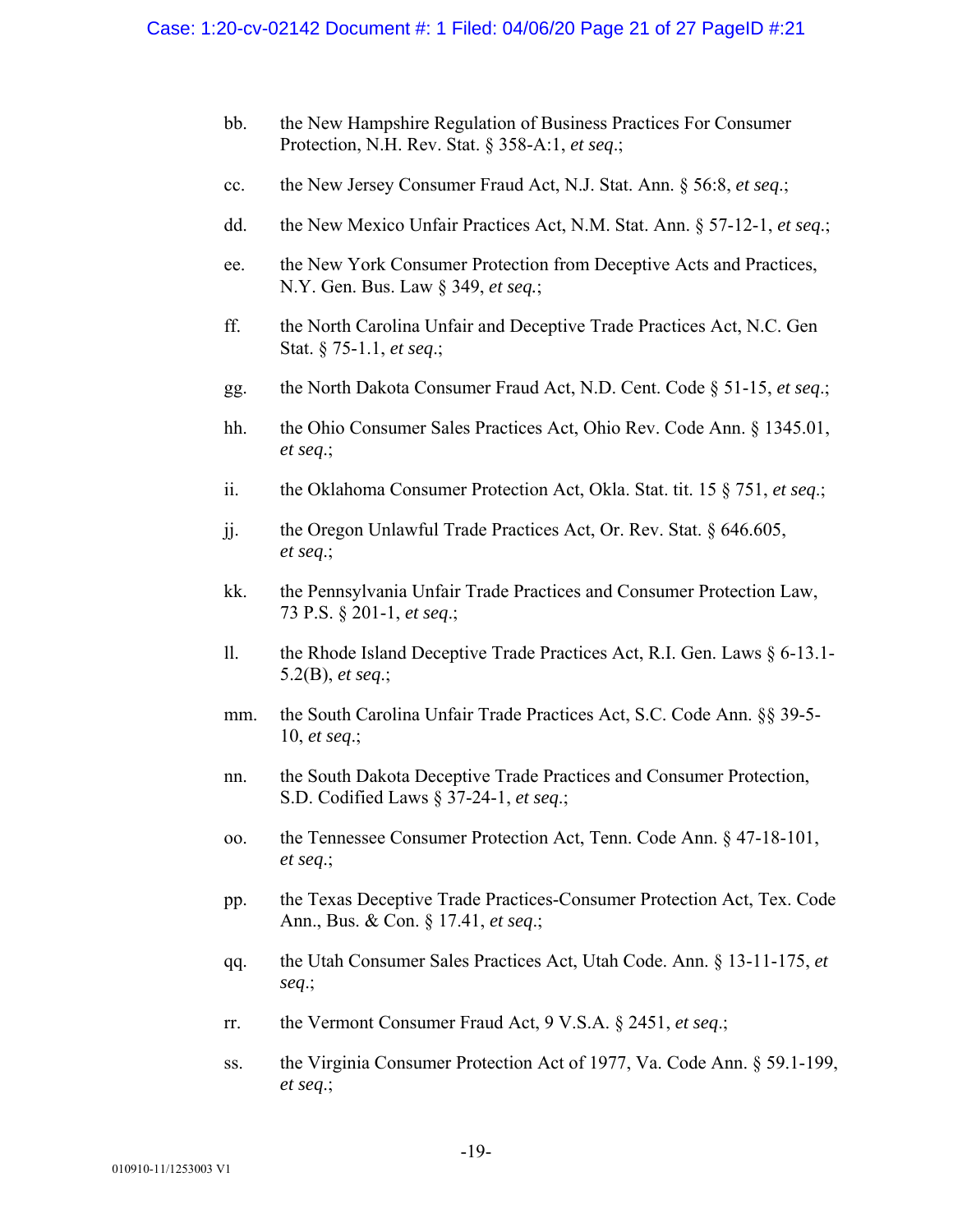- tt. the Washington Consumer Protection Act, Wash. Rev. Code § 19.86.010, *et seq*.;
- uu. the West Virginia Consumer Credit And Protection Act, W. Va. Code § 46A, *et seq*.;
- vv. the Wisconsin Deceptive Trade Practices Act, Wis. Stat. § 100.18, *et seq*.; and
- ww. the Wyoming Consumer Protection Act, Wyo. Stat. Ann. § 40-12-101, *et seq*.

73. The unfair and deceptive practices engaged in by Defendants described above, occurring in the course of conduct involving trade or commerce, constitute unfair methods of competition and unfair or deceptive acts or practices within the meaning of each of the aboveenumerated statutes.

74. Defendants' acts and practices were unfair and created a likelihood of confusion or misunderstanding and misled, deceived, or damaged Plaintiff and members of the Class in connection with the sale and refunds of airline tickets. Defendants' conduct also constituted the use or employment of deception, fraud, false pretense, false promise, misrepresentation, or the knowing concealment, suppression, or omission of a material fact with intent that others rely upon the concealment, suppression, or omission in connection with the sale or advertisement of goods or services, whether or not a person has in fact been misled, deceived, or damaged in violation of each of the above-enumerated statutes.

75. Plaintiff, on behalf of himself and the Class Members, seek monetary damages, treble damages, and such other and further relief as set forth in each of the above-enumerated statutes.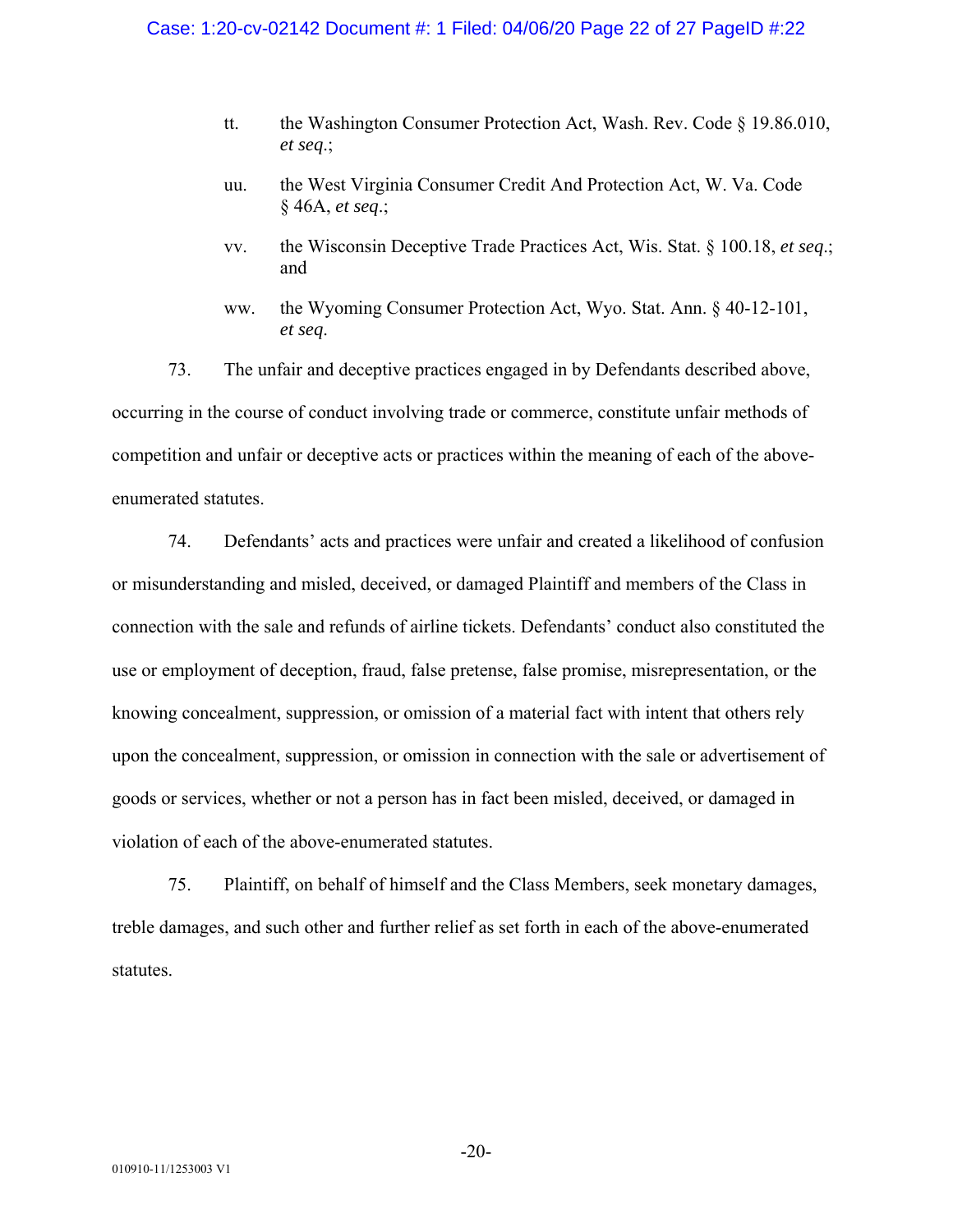#### **COUNT III**

# **UNJUST ENRICHMENT**

76. Plaintiff restates and re-alleges, and incorporates herein by reference, the preceding paragraphs as if fully set forth herein.

77. At all times relevant hereto, Defendants sold Plaintiff and the members of the Class airline tickets for travel to, from, and within the United States.

78. United has benefitted from its unlawful acts by receiving payments for the sale of tickets on cancelled flights, though United has no right to deny Plaintiff and the Class Members refunds for tickets purchased on United cancelled flights.

79. Plaintiff and members of the Class conferred upon Defendants a benefit in the form of money for tickets on specific flights. In paying for such flights, Plaintiff and the Class Members conferred benefits that were non-gratuitous.

80. Defendants appreciated or knew of the non-gratuitous benefits conferred upon it by Plaintiff and members of the Class.

81. Defendants accepted or retained the non-gratuitous benefits conferred by Plaintiff and members of the Class, with full knowledge and awareness that, because of Defendants' unconscionable wrongdoing, Plaintiff and members of the Class are entitled to refunds for cancelled flights. Retaining the non-gratuitous benefits conferred upon Defendants by Plaintiff and members of the Class under these circumstances made Defendants' retention of the nongratuitous benefits unjust and inequitable.

82. Because Defendants' retention of the non-gratuitous benefits conferred by Plaintiff and members of the Class is unjust and inequitable, Plaintiff and members of the Class are entitled to, and seek disgorgement and restitution of their Defendants' wrongful profits, ticket revenue on United cancelled flights, and benefits in a manner established by the Court.

-21-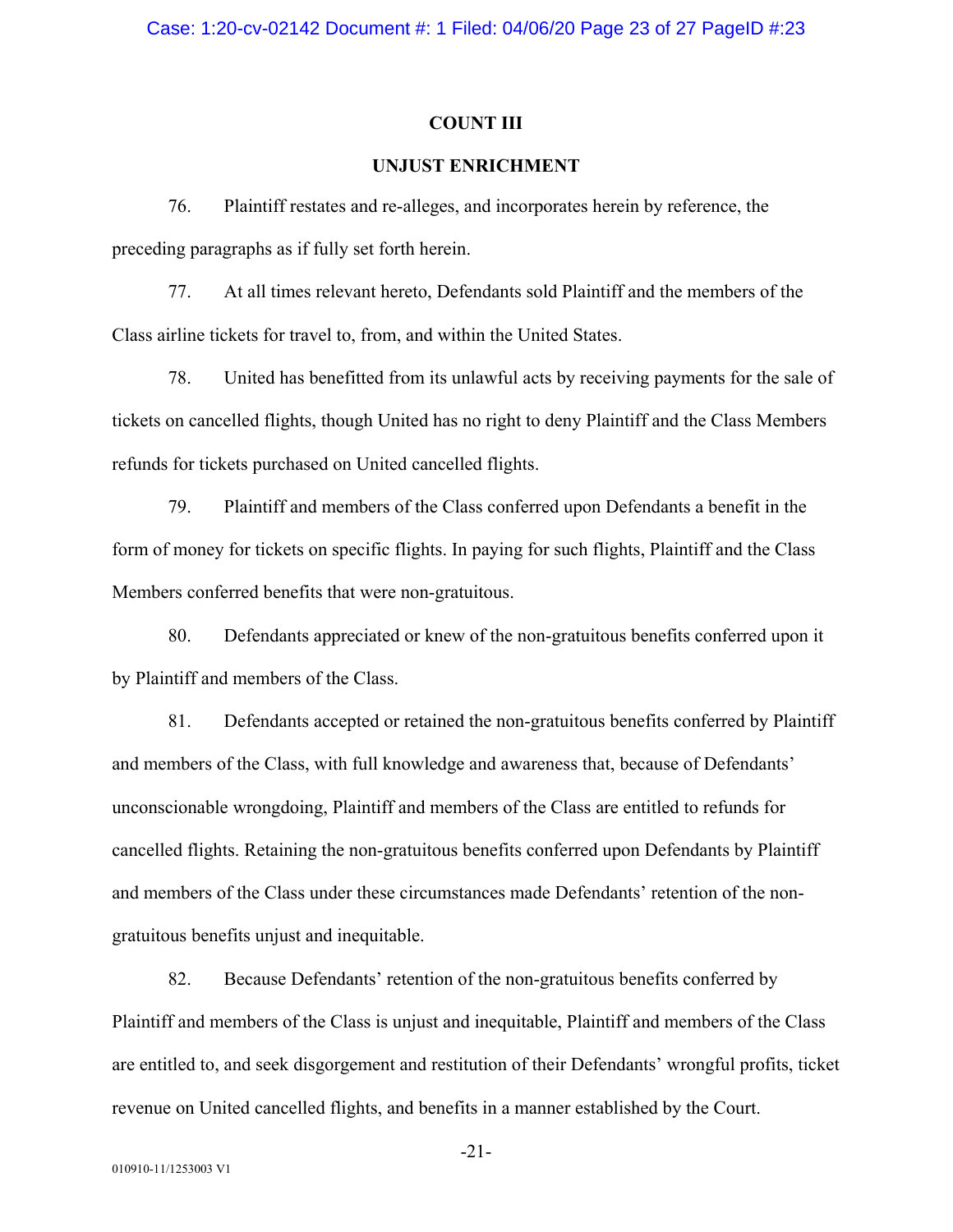#### **COUNT IV**

# **CONVERSION**

83. Plaintiff restates and re-alleges, and incorporates herein by reference, the preceding paragraphs as if fully set forth herein.

84. Plaintiff and the other members of the Class have an undisputed right to immediate refunds in lieu of rebookings and/or travel vouchers for their purchase of tickets on flights cancelled by United.

85. United wrongfully exercised control over and/or intentionally interfered with the rights of Plaintiff and members of the Class by limiting passengers on United cancelled flights to either a rebooked flight or a travel voucher. All the while Defendants have unlawfully retained the monies Plaintiff and the Class Members paid for tickets on United cancelled flights.

86. United deprived Plaintiff and the other members of the Class the value they paid for tickets on United cancelled flights as well as their right for a refund.

87. Plaintiff and members of the Class have requested and/or demanded that United issue refunds for United cancelled flights.

88. This interference with the rights and services for which Plaintiff and members of the Class paid damaged Plaintiff and the members of the Class, in that they purchased tickets and, as such, United has deprived Plaintiff and members of the Class of the right to their property, in this case, the amounts paid for tickets on cancelled flights.

89. Plaintiff and members of the Class may exercise their right to full refunds of all amounts paid for tickets on United cancelled flights.

-22-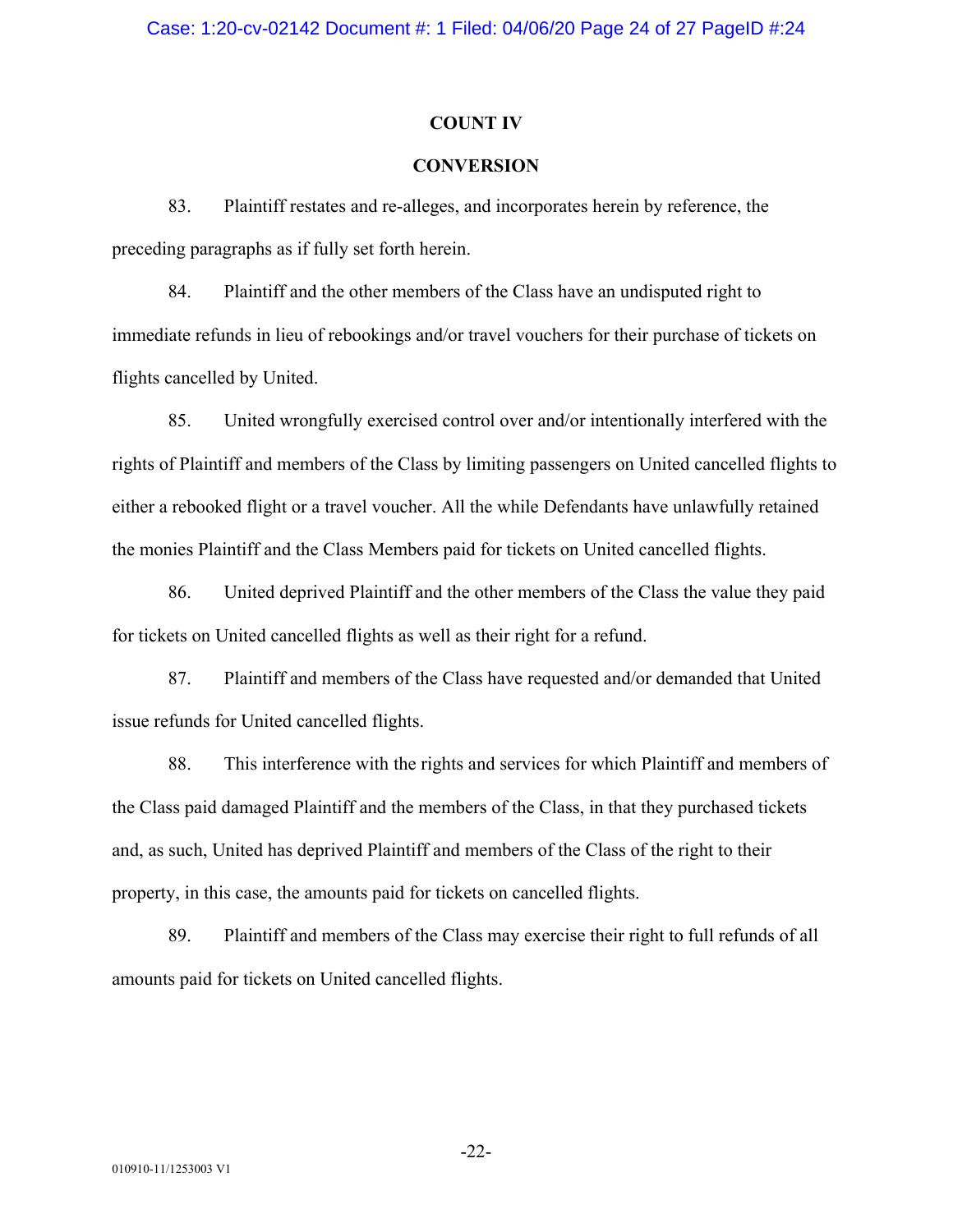#### **COUNT V**

# **FRAUDULENT MISREPRESENTATION**

90. Plaintiff restates and re-alleges, and incorporates herein by reference, the preceding paragraphs as if fully set forth herein.

91. Defendants intentionally misrepresented to Plaintiff and the Class Members regarding their rights to a refund on United cancelled flights, including but not limited to as reflected in United's refund policies.

92. Defendants intentionally and actively misrepresented to Plaintiff and Class Members that passengers on United cancelled flights are limited to rebookings or travel vouchers that must be used within one year of the purchase date.

93. Defendants' representation was false. At all times relevant, Plaintiff and members of the Class are entitled to refunds on United cancelled flights, not just rebookings or travel vouchers.

94. Defendants' misrepresentation was made fraudulently. Defendants made its representations with knowledge that Plaintiff and Class Members were entitled to refunds on United cancelled flights and also knowing that Plaintiff and Class Members were not limited to rebookings or travel vouchers for United cancelled flights.

95. Instead, when United made the representation regarding the rights to refunds and/or post-United flight cancellation options, United intended that Plaintiff and the Class Members would rely on it.

96. Plaintiff and the Class Members relied on Defendants' representations.

97. The reliance by Plaintiff and the Class Members on Defendants' representations was reasonable.

-23-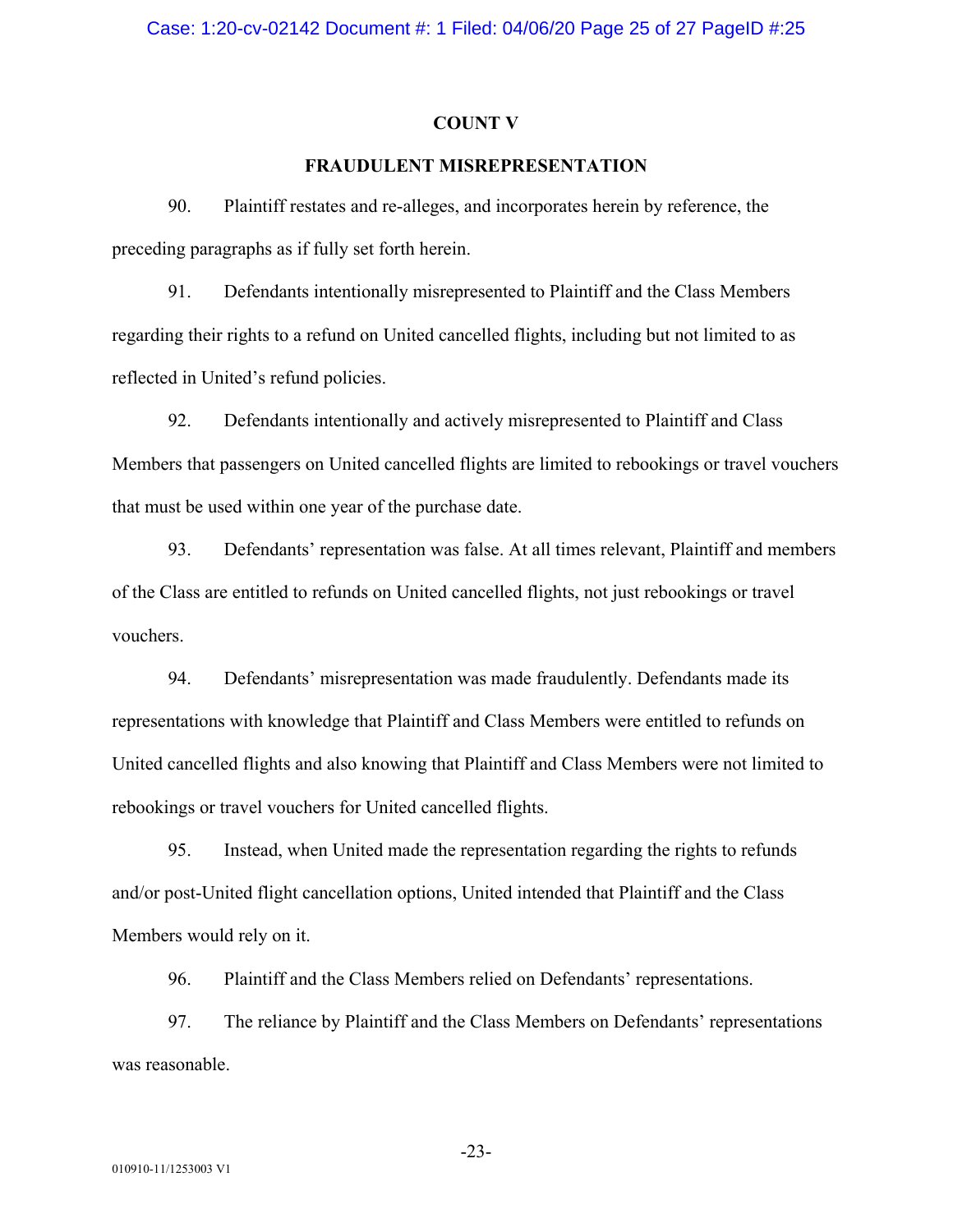98. Defendants' representations proximately caused damage to Plaintiff and the Class Members. By misrepresenting that passengers on United cancelled flights are limited to rebookings or travel vouchers, Defendants financially damaged Plaintiff and members of the Class.

# **PRAYER FOR RELIEF**

WHEREFORE, Plaintiff and Class Members request that the Court enter an order or judgment against Defendants including:

A. Certification of the action as a Class Action under Rules 23(b)(2) and 23(b)(3) of the Federal Rules of Civil Procedure, and appointment of Plaintiff as Class Representative and his counsel of record as Class Counsel;

B. Damages in the amount of unrefunded monies paid for United airline tickets;

C. Actual damages, statutory damages, punitive or treble damages, and such other relief as provided by the statutes cited;

D. Pre-judgment and post-judgment interest on such monetary relief;

E. Other appropriate injunctive relief as permitted by law or equity, including an order enjoining Defendants from retaining refunds for United cancelled flights;

F. The costs of bringing this suit, including reasonable attorney's fees; and

G. All other relief to which Plaintiff and members of the Class may be entitled by law or in equity.

#### **JURY DEMAND**

Plaintiff demands trial by jury on his own behalf and on behalf of Class Members.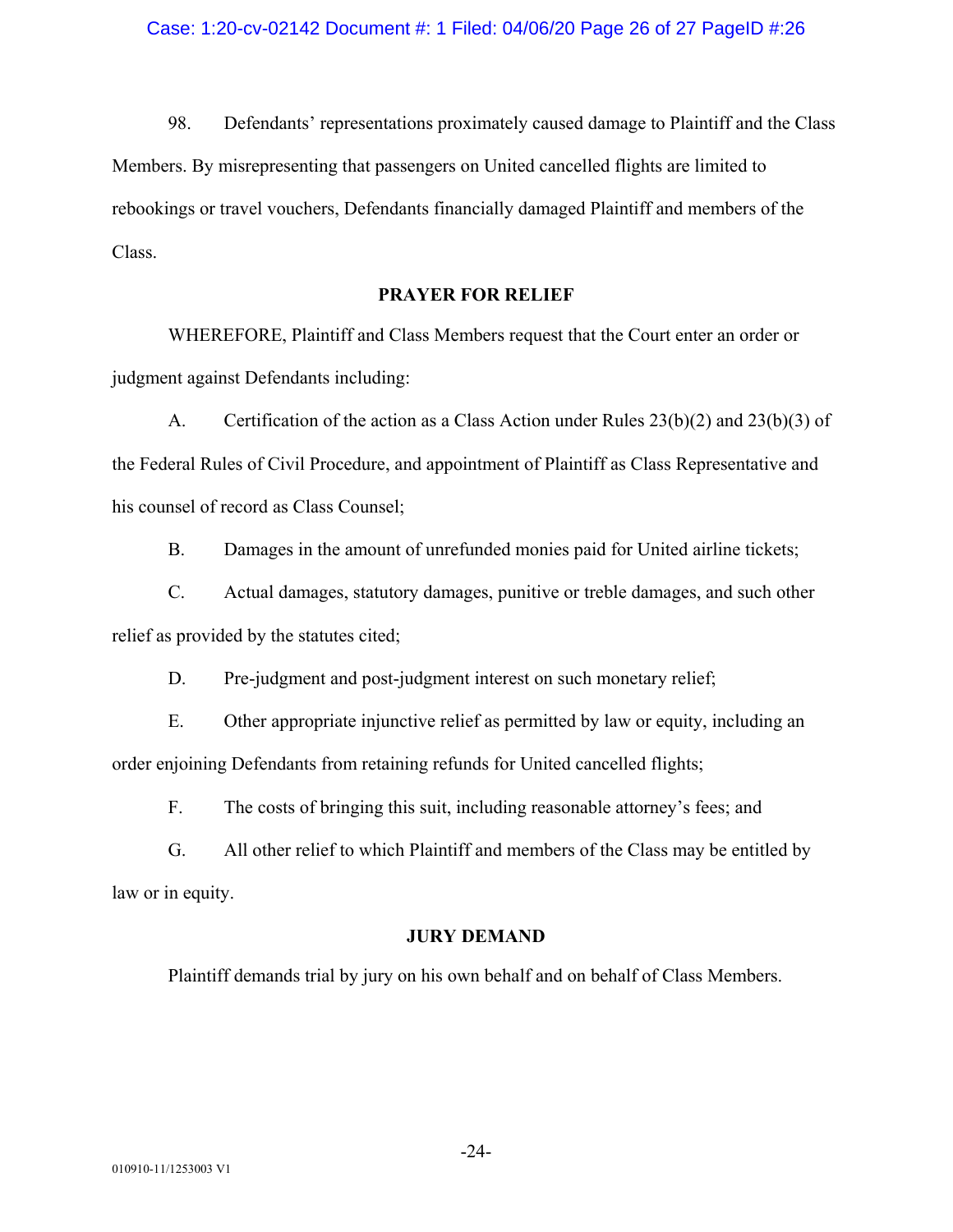Dated: April 6, 2020 Respectfully submitted,

HAGENS BERMAN SOBOL SHAPIRO LLP

By */s/ Steve W. Berman* Steve W. Berman 1301 Second Avenue, Suite 2000 Seattle, WA 98101 (206) 623-7292 steve@hbsslaw.com

Daniel J. Kurowski Whitney K. Siehl HAGENS BERMAN SOBOL SHAPIRO LLP 455 N. Cityfront Plaza Dr., Suite 2410 Chicago, IL 60611 (708) 628-4949 dank@hbsslaw.com whitneys@hbsslaw.com

*Attorneys for Plaintiff, individually and on behalf of all others similarly situated.*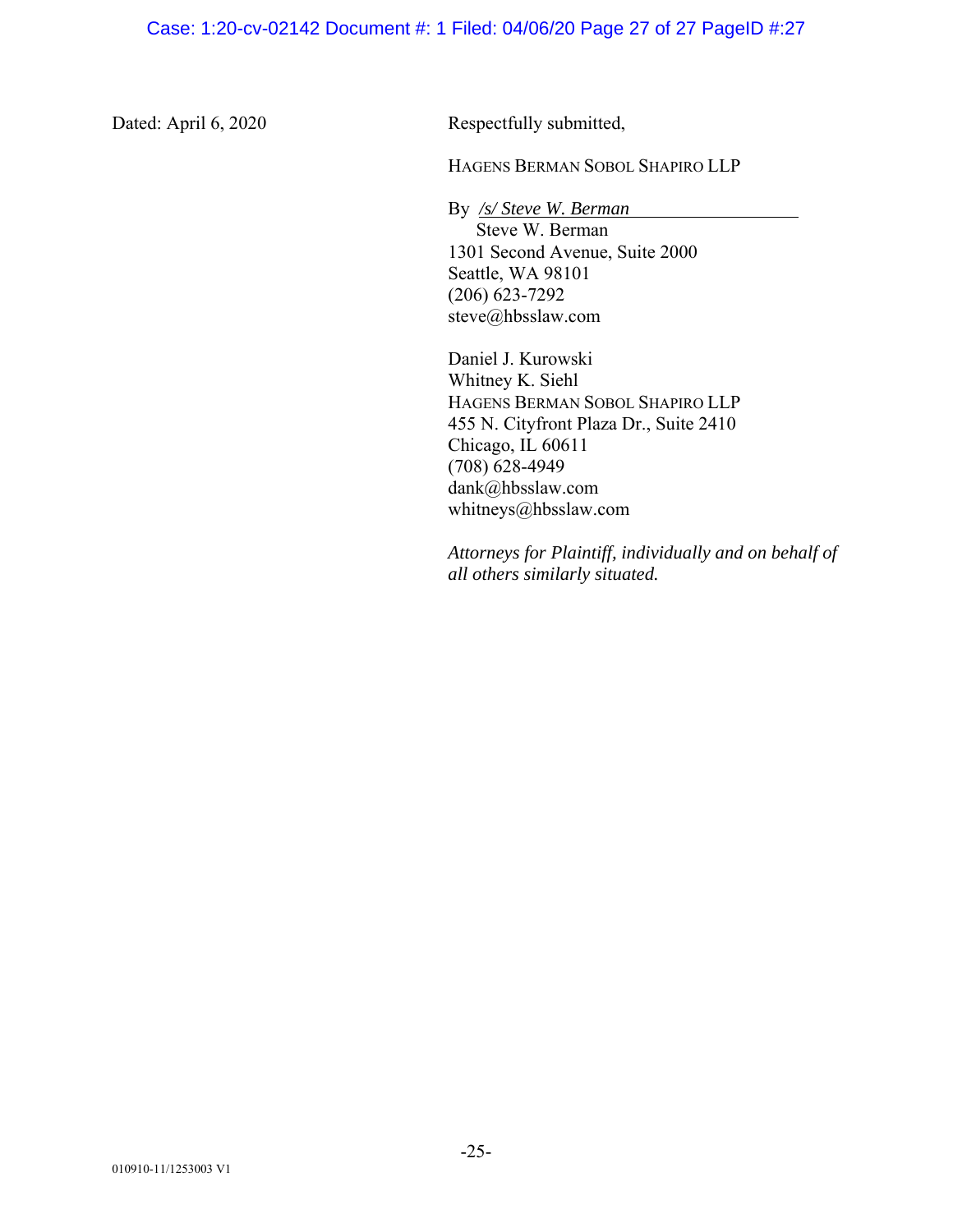# **CASE: 1:20-CV-02142 Document #** 1-1 Filed: 04/06/20 Page 1 of 2 PageID #:28<br>:**OVER SHEET**

The ILND 44 civil cover sheet and the information contained herein neither replace nor supplement the filing and service of pleadings or other papers as required by law, except as provided by local rules of court. This form, approved by the Judicial Conference of the United States in September 1974, is required for the use of the Clerk of Court for the purpose of initiating the civil docket sheet. *(See instructions on next page of this form.)*

| <b>PLAINTIFFS</b><br>I. $(a)$                                                                                                                                                                                                                                                                                                                                                                                                                                                                                                                                                                                                                                                                                                                                                                                 |                                                                                                                                                                                                                                                                                                                                                                                                                                                                                                                                                              |                                                                                                                                                                                                                                                                                                                                                                                                                                                                                                                                                                                                      | <b>DEFENDANTS</b> |                                                                                                                                                                                                                                                                                                                      |                                                                                                                                                                                                                                                                                                                                                                                                                                                                                                                                                                                                                                                 |                                                                                                                                                                                                                                                                                                                                                                                                                                                                                                                                                                                                                                                                                                          |  |  |
|---------------------------------------------------------------------------------------------------------------------------------------------------------------------------------------------------------------------------------------------------------------------------------------------------------------------------------------------------------------------------------------------------------------------------------------------------------------------------------------------------------------------------------------------------------------------------------------------------------------------------------------------------------------------------------------------------------------------------------------------------------------------------------------------------------------|--------------------------------------------------------------------------------------------------------------------------------------------------------------------------------------------------------------------------------------------------------------------------------------------------------------------------------------------------------------------------------------------------------------------------------------------------------------------------------------------------------------------------------------------------------------|------------------------------------------------------------------------------------------------------------------------------------------------------------------------------------------------------------------------------------------------------------------------------------------------------------------------------------------------------------------------------------------------------------------------------------------------------------------------------------------------------------------------------------------------------------------------------------------------------|-------------------|----------------------------------------------------------------------------------------------------------------------------------------------------------------------------------------------------------------------------------------------------------------------------------------------------------------------|-------------------------------------------------------------------------------------------------------------------------------------------------------------------------------------------------------------------------------------------------------------------------------------------------------------------------------------------------------------------------------------------------------------------------------------------------------------------------------------------------------------------------------------------------------------------------------------------------------------------------------------------------|----------------------------------------------------------------------------------------------------------------------------------------------------------------------------------------------------------------------------------------------------------------------------------------------------------------------------------------------------------------------------------------------------------------------------------------------------------------------------------------------------------------------------------------------------------------------------------------------------------------------------------------------------------------------------------------------------------|--|--|
| Jacob Rudolph                                                                                                                                                                                                                                                                                                                                                                                                                                                                                                                                                                                                                                                                                                                                                                                                 |                                                                                                                                                                                                                                                                                                                                                                                                                                                                                                                                                              |                                                                                                                                                                                                                                                                                                                                                                                                                                                                                                                                                                                                      |                   | United Airlines Holdings, Inc., and United Airlines, Inc.                                                                                                                                                                                                                                                            |                                                                                                                                                                                                                                                                                                                                                                                                                                                                                                                                                                                                                                                 |                                                                                                                                                                                                                                                                                                                                                                                                                                                                                                                                                                                                                                                                                                          |  |  |
| (b)<br>County of Residence of First Listed Plaintiff Dakota County, MN<br>(Except in U.S. plaintiff cases)                                                                                                                                                                                                                                                                                                                                                                                                                                                                                                                                                                                                                                                                                                    |                                                                                                                                                                                                                                                                                                                                                                                                                                                                                                                                                              |                                                                                                                                                                                                                                                                                                                                                                                                                                                                                                                                                                                                      |                   | County of Residence of First Listed Defendant<br>(In U.S. plaintiff cases only)<br>Note: In land condemnation cases, use the location of the tract of land involved.                                                                                                                                                 |                                                                                                                                                                                                                                                                                                                                                                                                                                                                                                                                                                                                                                                 |                                                                                                                                                                                                                                                                                                                                                                                                                                                                                                                                                                                                                                                                                                          |  |  |
| (c)<br>Attorneys (firm name, address, and telephone number)<br>Steve W. Berman<br>Hagens Berman Sobol Shapiro LLP<br>1301 Second Avenue, Suite 2000<br>Seattle, WA 98101                                                                                                                                                                                                                                                                                                                                                                                                                                                                                                                                                                                                                                      |                                                                                                                                                                                                                                                                                                                                                                                                                                                                                                                                                              |                                                                                                                                                                                                                                                                                                                                                                                                                                                                                                                                                                                                      |                   | Attorneys (if known)                                                                                                                                                                                                                                                                                                 |                                                                                                                                                                                                                                                                                                                                                                                                                                                                                                                                                                                                                                                 |                                                                                                                                                                                                                                                                                                                                                                                                                                                                                                                                                                                                                                                                                                          |  |  |
| <b>II. BASIS OF JURISDICTION</b> (Check one box, only.)                                                                                                                                                                                                                                                                                                                                                                                                                                                                                                                                                                                                                                                                                                                                                       |                                                                                                                                                                                                                                                                                                                                                                                                                                                                                                                                                              |                                                                                                                                                                                                                                                                                                                                                                                                                                                                                                                                                                                                      |                   | <b>III. CITIZENSHIP OF PRINCIPAL PARTIES</b> (For Diversity Cases Only.)                                                                                                                                                                                                                                             |                                                                                                                                                                                                                                                                                                                                                                                                                                                                                                                                                                                                                                                 |                                                                                                                                                                                                                                                                                                                                                                                                                                                                                                                                                                                                                                                                                                          |  |  |
| 1 U.S. Government<br>$\Box$ 3 Federal Question<br>Plaintiff<br>(U.S. Government not a party)                                                                                                                                                                                                                                                                                                                                                                                                                                                                                                                                                                                                                                                                                                                  |                                                                                                                                                                                                                                                                                                                                                                                                                                                                                                                                                              |                                                                                                                                                                                                                                                                                                                                                                                                                                                                                                                                                                                                      |                   | (Check one box, only for plaintiff and one box for defendant.)<br>DEF<br>PTF<br>DEF<br>PTF<br>$\overline{x}$ 4<br>Citizen of This State<br>Incorporated or Principal Place<br>$\overline{4}$<br>$\overline{\phantom{0}}$<br>$\vert$ 1<br>of Business in This State                                                   |                                                                                                                                                                                                                                                                                                                                                                                                                                                                                                                                                                                                                                                 |                                                                                                                                                                                                                                                                                                                                                                                                                                                                                                                                                                                                                                                                                                          |  |  |
| 2 U.S. Government<br>$X$ 4 Diversity<br>Defendant<br>(Indicate citizenship of parties in Item III.)                                                                                                                                                                                                                                                                                                                                                                                                                                                                                                                                                                                                                                                                                                           |                                                                                                                                                                                                                                                                                                                                                                                                                                                                                                                                                              |                                                                                                                                                                                                                                                                                                                                                                                                                                                                                                                                                                                                      |                   | Citizen of Another State<br>$x$ 2<br>$\overline{\phantom{0}}$ 2<br>Incorporated and Principal Place<br>$\overline{\phantom{0}}$ 5<br>$\Box$ 5<br>of Business in Another State                                                                                                                                        |                                                                                                                                                                                                                                                                                                                                                                                                                                                                                                                                                                                                                                                 |                                                                                                                                                                                                                                                                                                                                                                                                                                                                                                                                                                                                                                                                                                          |  |  |
|                                                                                                                                                                                                                                                                                                                                                                                                                                                                                                                                                                                                                                                                                                                                                                                                               |                                                                                                                                                                                                                                                                                                                                                                                                                                                                                                                                                              |                                                                                                                                                                                                                                                                                                                                                                                                                                                                                                                                                                                                      |                   | Foreign Nation<br>Citizen or Subject of a<br>$\Box$ 3<br>$\Box$ 3<br>$\Box$ 6<br>$\Box$ 6<br>Foreign Country                                                                                                                                                                                                         |                                                                                                                                                                                                                                                                                                                                                                                                                                                                                                                                                                                                                                                 |                                                                                                                                                                                                                                                                                                                                                                                                                                                                                                                                                                                                                                                                                                          |  |  |
| IV. NATURE OF SUIT (Check one box, only.)<br><b>CONTRACT</b>                                                                                                                                                                                                                                                                                                                                                                                                                                                                                                                                                                                                                                                                                                                                                  | <b>TORTS</b>                                                                                                                                                                                                                                                                                                                                                                                                                                                                                                                                                 |                                                                                                                                                                                                                                                                                                                                                                                                                                                                                                                                                                                                      |                   | <b>PRISONER PETITIONS</b>                                                                                                                                                                                                                                                                                            | <b>LABOR</b>                                                                                                                                                                                                                                                                                                                                                                                                                                                                                                                                                                                                                                    | <b>OTHER STATUTES</b>                                                                                                                                                                                                                                                                                                                                                                                                                                                                                                                                                                                                                                                                                    |  |  |
| 110 Insurance<br>$\Box$ 120 Marine<br>130 Miller Act<br>140 Negotiable Instrument<br>150 Recovery of Overpayment<br>& Enforcement of Judgment<br>151 Medicare Act<br>152 Recovery of Defaulted Student<br>Loans (Excludes Veterans)<br>153 Recovery of Veteran's Benefits<br>160 Stockholders' Suits<br>190 Other Contract<br>195 Contract Product Liability<br>196 Franchise<br><b>REAL PROPERTY</b><br>210 Land Condemnation<br>220 Foreclosure<br>230 Rent Lease & Ejectment<br>240 Torts to Land<br>245 Tort Product Liability<br>290 All Other Real Property                                                                                                                                                                                                                                             | PERSONAL INJURY<br>310 Airplane<br>315 Airplane Product<br>Liability<br>320 Assault, Libel & Slander<br>330 Federal Employers'<br>Liability<br>340 Marine<br>345 Marine Product Liability<br>350 Motor Vehicle<br>355 Motor Vehicle<br>Product Liability<br>360 Other Personal Injury<br>362 Personal Injury -<br>Medical Malpractice<br><b>CIVIL RIGHTS</b><br>440 Other Civil Rights<br>441 Voting<br>442 Employment<br>443 Housing/<br>Accommodations<br>445 Amer. w/Disabilities -<br>Employment<br>446 Amer. w/Disabilities -<br>Other<br>448 Education | PERSONAL INJURY<br>$\Box$ 530 General<br>367 Health Care/<br>Pharmaceutical<br>Personal Injury<br>Product Liability<br>368 Asbestos Personal Injury<br>Product Liability<br>PERSONAL PROPERTY<br>8 370 Other Fraud<br>$\Box$ 371 Truth in Lending<br>380 Other Personal<br><b>Property Damage</b><br>385 Property Damage<br>Product Liability<br><b>BANKRUPTCY</b><br>$\Box$ 422 Appeal 28 USC 158<br>□ 423 Withdrawal 28 USC 157<br><b>IMMIGRATION</b><br>462 Naturalization<br>Application<br>463 Habeas Corpus - Alien<br>Detainee (Prisoner Petition)<br>$\Box$ 465 Other Immigration<br>Actions |                   | 510 Motions to Vacate Sentence<br>530 General<br>535 Death Penalty<br><b>Habeas Corpus:</b><br>540 Mandamus & Other<br>550 Civil Rights<br>555 Prison Condition<br>560 Civil Detainee - Conditions<br>of Confinement<br><b>FORFEITURE/PENALTY</b><br>625 Drug Related Seizure<br>of Property 21 USC 881<br>690 Other | 710 Fair Labor Standards Act<br>720 Labor/Management Relations<br>740 Railway Labor Act<br>751 Family and Medical<br>Leave Act<br>790 Other Labor Litigation<br>791 Employee Retirement<br>Income Security Act<br><b>PROPERTY RIGHTS</b><br>$\Box$ 820 Copyrights<br>□ 830 Patent<br>$\Box$ 835 Patent - Abbreviated<br>New Drug Application<br>$\Box$ 840 Trademark<br><b>SOCIAL SECURITY</b><br>$\Box$ 861 HIA (1395ff)<br>862 Black Lung (923)<br>$\Box$ 863 DIWC/DIWW (405(g))<br>864 SSID Title XVI<br>$\Box$ 865 RSI (405(g))<br><b>FEDERAL TAXES</b><br>870 Taxes (U.S. Plaintiff<br>or Defendant)<br>871 IRS-Third Party<br>26 USC 7609 | 375 False Claims Act<br>376 Qui Tam (31 USC 3729 (a))<br>400 State Reapportionment<br>$\Box$ 410 Antitrust<br>□<br>430 Banks and Banking<br>$\Box$ 450 Commerce<br>$\Box$ 460 Deportation<br>470 Racketeer Influenced and<br>Corrupt Organizations<br>480 Consumer Credit<br>485 Telephone Consumer<br>Protection Act (TCPA)<br>490 Cable/Sat TV<br>□ 850 Securities/Commodities/<br>Exchange<br>890 Other Statutory Actions<br>891 Agricultural Acts<br>Π.<br>893 Environmental Matters<br>□<br>895 Freedom of Information Act<br>□<br>896 Arbitration<br>899 Administrative Procedure<br>Act/Review or Appeal of<br><b>Agency Decision</b><br>$\Box$ 950 Constitutionality of<br><b>State Statutes</b> |  |  |
| V. ORIGIN (Check one box, only.)<br>Transferred from<br>$\overline{X}$ 1 Original<br>$\Box$ 2 Removed from<br>Remanded from<br>Reinstated or<br>$\overline{\phantom{0}}$<br>6<br>Multidistrict<br>Multidistrict<br>8<br><b>Another District</b><br>Litigation<br><b>State Court</b><br>Litigation<br>Proceeding<br>Appellate Court<br>Reopened<br>(specify)<br>Direct File<br>VI. CAUSE OF ACTION (Enter U.S. Civil Statute under which you are filing and<br>VII. PREVIOUS BANKRUPTCY MATTERS (For nature of suit 422 and 423, enter the<br>write a brief statement of cause.)<br>case number and judge for any associated bankruptcy matter previously adjudicated by a judge of this Court.<br>Use a separate attachment if necessary.)<br>28 U.S.C. § 1332 Diversity Suit for Refunds on Canceled Flights |                                                                                                                                                                                                                                                                                                                                                                                                                                                                                                                                                              |                                                                                                                                                                                                                                                                                                                                                                                                                                                                                                                                                                                                      |                   |                                                                                                                                                                                                                                                                                                                      |                                                                                                                                                                                                                                                                                                                                                                                                                                                                                                                                                                                                                                                 |                                                                                                                                                                                                                                                                                                                                                                                                                                                                                                                                                                                                                                                                                                          |  |  |
| VIII. REQUESTED IN<br><b>COMPLAINT:</b>                                                                                                                                                                                                                                                                                                                                                                                                                                                                                                                                                                                                                                                                                                                                                                       | F.R.CV.P.                                                                                                                                                                                                                                                                                                                                                                                                                                                                                                                                                    |                                                                                                                                                                                                                                                                                                                                                                                                                                                                                                                                                                                                      |                   | $\overline{X}$ Check if this is a <b>class action</b> Under rule 23, <b>Demand</b> \$ in excess of<br>\$5,000,000                                                                                                                                                                                                    | <b>Jury Demand:</b>                                                                                                                                                                                                                                                                                                                                                                                                                                                                                                                                                                                                                             | Check Yes only if demanded in complaint.<br>x Yes<br>$\Box$ No                                                                                                                                                                                                                                                                                                                                                                                                                                                                                                                                                                                                                                           |  |  |
| IX. RELATED CASE(S)<br>IF ANY                                                                                                                                                                                                                                                                                                                                                                                                                                                                                                                                                                                                                                                                                                                                                                                 | (See instructions)<br>Judge                                                                                                                                                                                                                                                                                                                                                                                                                                                                                                                                  |                                                                                                                                                                                                                                                                                                                                                                                                                                                                                                                                                                                                      |                   | Case Number                                                                                                                                                                                                                                                                                                          |                                                                                                                                                                                                                                                                                                                                                                                                                                                                                                                                                                                                                                                 |                                                                                                                                                                                                                                                                                                                                                                                                                                                                                                                                                                                                                                                                                                          |  |  |
| X. Is this a previously dismissed or remanded case?<br>Date                                                                                                                                                                                                                                                                                                                                                                                                                                                                                                                                                                                                                                                                                                                                                   |                                                                                                                                                                                                                                                                                                                                                                                                                                                                                                                                                              | Yes<br>Signature of attorney of record                                                                                                                                                                                                                                                                                                                                                                                                                                                                                                                                                               | $x \mathbf{No}$   | If yes, Case #                                                                                                                                                                                                                                                                                                       | <b>Name of Judge</b>                                                                                                                                                                                                                                                                                                                                                                                                                                                                                                                                                                                                                            |                                                                                                                                                                                                                                                                                                                                                                                                                                                                                                                                                                                                                                                                                                          |  |  |
| April 6, 2020                                                                                                                                                                                                                                                                                                                                                                                                                                                                                                                                                                                                                                                                                                                                                                                                 |                                                                                                                                                                                                                                                                                                                                                                                                                                                                                                                                                              | /s/ Steve W. Berman                                                                                                                                                                                                                                                                                                                                                                                                                                                                                                                                                                                  |                   |                                                                                                                                                                                                                                                                                                                      |                                                                                                                                                                                                                                                                                                                                                                                                                                                                                                                                                                                                                                                 |                                                                                                                                                                                                                                                                                                                                                                                                                                                                                                                                                                                                                                                                                                          |  |  |